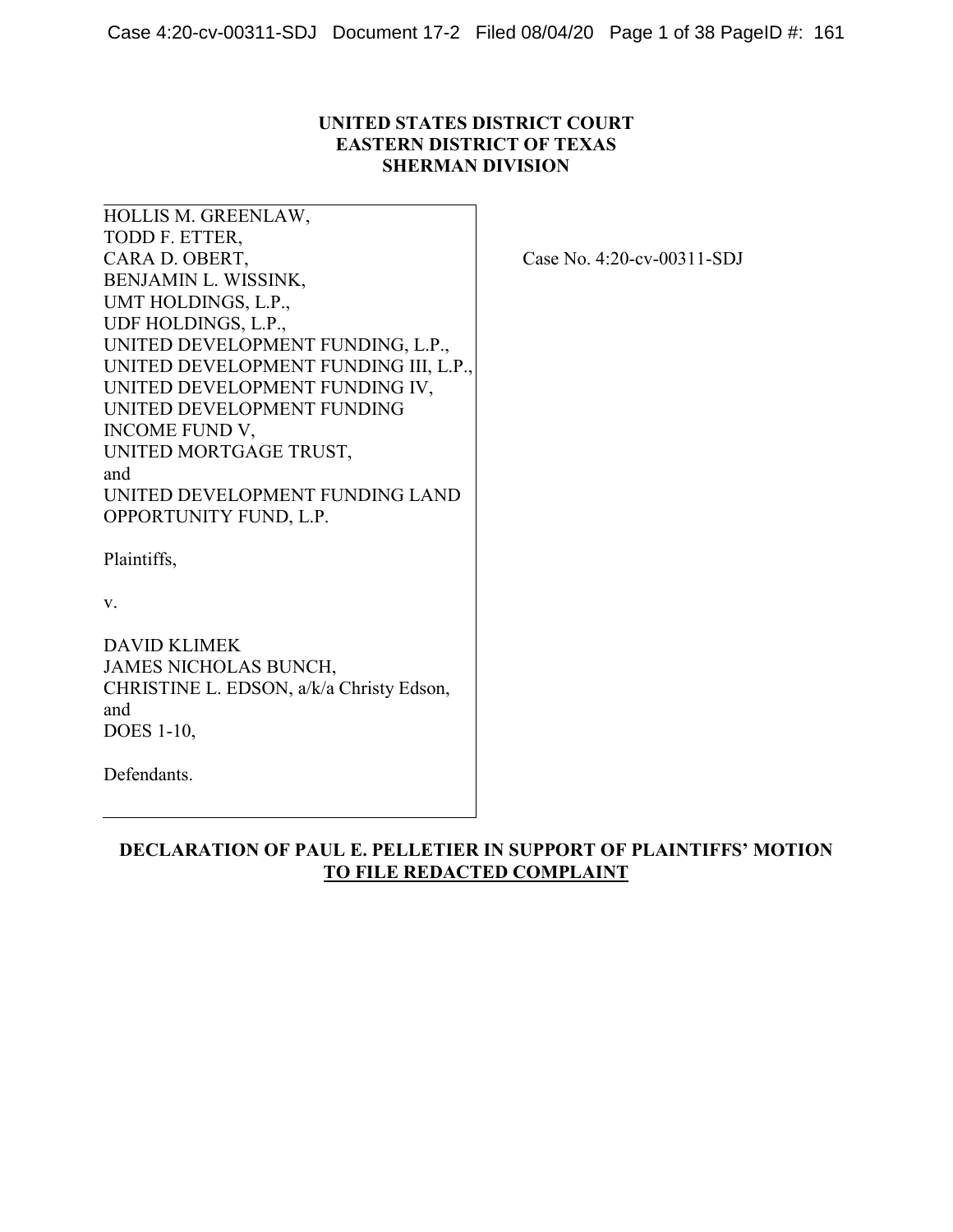I, Paul E. Pelletier, hereby declare as follows:

1. I serve as a counsel of record for Plaintiffs. I am a member of the Bar of the State of Massachusetts and the District of Columbia and have submitted an application to this Court to be admitted on a *pro hac vice* basis for this matter. Prior to entering private practice in 2011, I served as a prosecutor in the Department of Justice for more than 26 years. In that capacity I served as Chief of the Economic Crimes Unit at the United States Attorney's Office for the Southern District of Florida for more than 5 years and as Chief and Principal Deputy Chief of the Criminal Division's Fraud Section for almost 9 years. For more than 15 years I served as an adjunct instructor for classes on White Collar Crime such as Securities Fraud and Accounting Fraud as well as Money Laundering Crimes at DOJ's National Advocacy Center in Columbia, S.C. I submit this declaration in support of Plaintiffs' Motion to File Redacted Complaint. I have personal knowledge of the matters stated in this declaration and would testify truthfully to them if called upon to do so.

2. This declaration includes evidence, all now in the public domain, that demonstrates that J. Kyle Bass and his fund, Hayman Capital ("Bass/Hayman"), executed an illegal "short and distort" fraud scheme against UDF and that the Defendants facilitated that unlawful effort. UDF obtained most of the supporting evidence attached to this declaration in publicly available discovery from Bass/Hayman related to a civil lawsuit UDF filed against Bass/Hayman in Dallas County Court (Texas state litigation). That evidence includes internal Bass/Hayman emails which establish that Bass/Hayman communicated directly with Defendants Bunch, Edson, and Klimek regarding certain critical events essential to advance and secure the success of Bass/Hayman's illegal "short and distort" fraud scheme.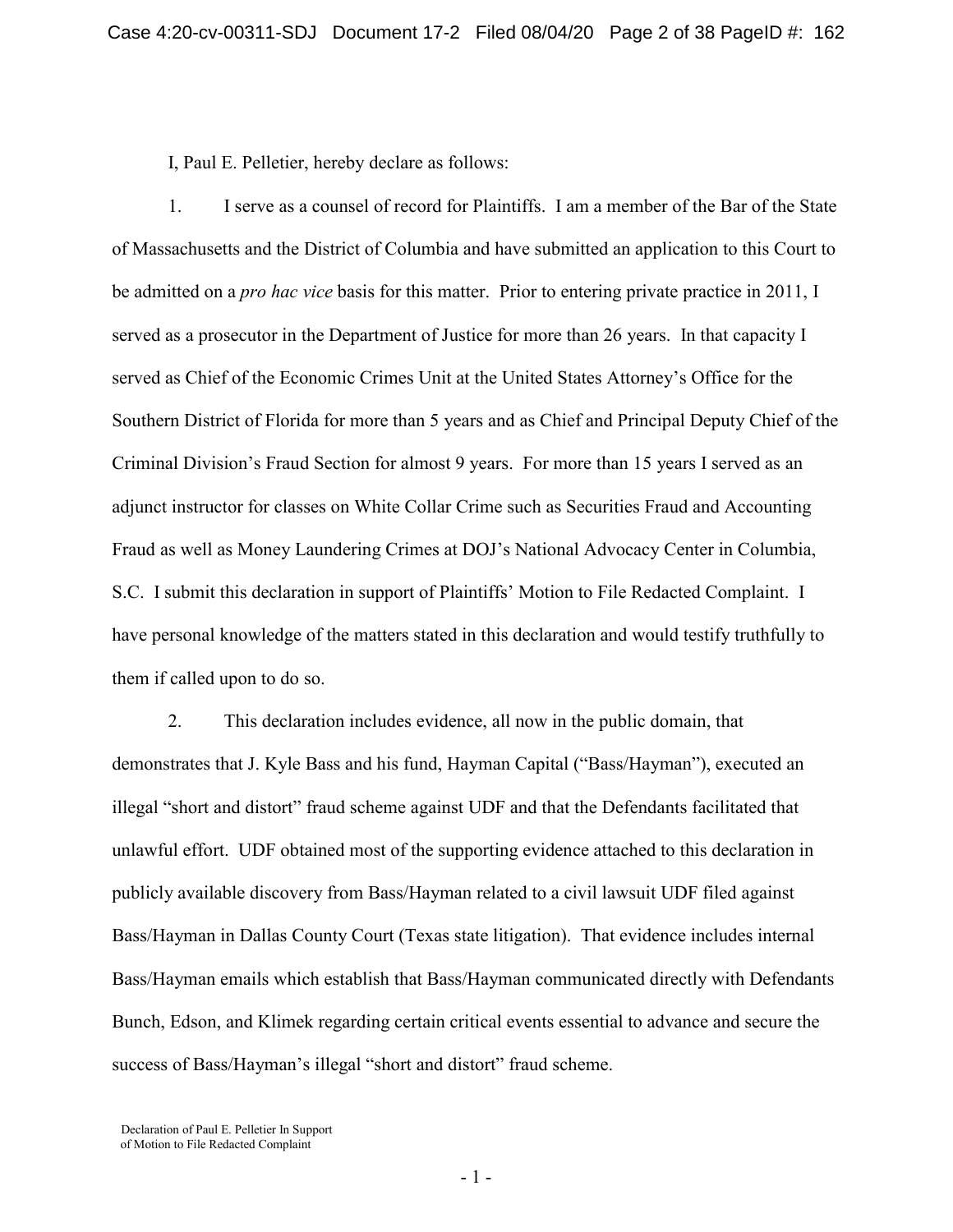3. In an illegal "short and distort" fraud scheme, the short seller takes a short position on a stock and then takes affirmative actions, like publishing false and misleading information about the company's stock, to cast the target company in a negative light to drive the price of the stock down so the short seller can profit from the trade. I ran a basic Google search using the term "short and distort." That search yielded numerous articles explaining the core features of a notorious illegal fraud scheme commonly used by short sellers. These articles expressly describe this practice as illegal. I have attached three examples to demonstrate that this illegal fraud scheme is well-known in the investment community. Any federal agent or prosecutor who enforces the securities laws, including Defendants Bunch, Edson, and Klimek, should be familiar with this illegal fraud scheme.

4. Attached as Exhibit 1 is an article about illegal "short and distort" fraud schemes from Investopedia, a website devoted to explaining investing in basic terms to educate investors. The article is available at [https://www.investopedia.com/terms/s/shortanddistort.asp.](https://www.investopedia.com/terms/s/shortanddistort.asp) Investopedia defines a "short and distort" as an "unethical and illegal practice that involves investors shorting a stock and then spreading rumors in an attempt to drive down its price." Investopedia warns its readers that "[t]he act of shorting and distorting constitutes securities fraud and can result in significant fines and penalties."

5. Attached as Exhibit 2 is an article about illegal "short and distort" fraud schemes found on davemanuel.com, another website that defines basic investing terms for its readers. The article is available at [https://www.davemanuel.com/investor-dictionary/short-and-distort/.](https://www.davemanuel.com/investor-dictionary/short-and-distort/) This website describes a "short and distort scheme" by stating "you have people who first short a stock and then spread false rumors about a company. If the stock drops based on this bogus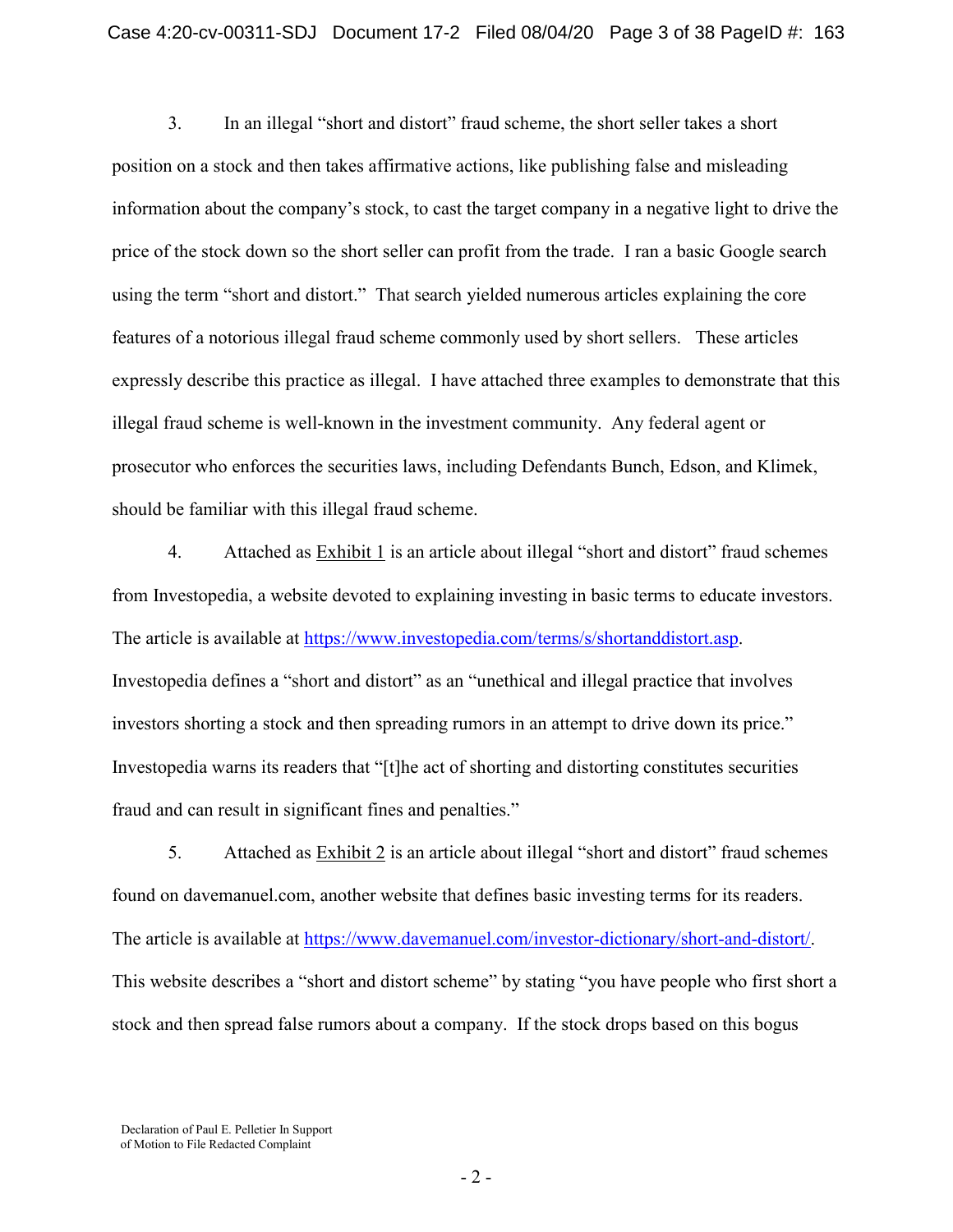information, then the short sellers will cover at a lower price and realize a profit." This description also emphasizes: "Note: This is obviously extremely illegal."

6. Attached as Exhibit 3 is an article from counterfeitingstock.com, a website that describes fraudulent schemes used in the financial markets by fraudsters. The article is available at [http://counterfeitingstock.com/CS2.0/CounterfeitingStock.html.](http://counterfeitingstock.com/CS2.0/CounterfeitingStock.html) This article includes a detailed description on short selling generally as well as a specific discussion of the illegal tactics short sellers typically use when they execute an illegal "short and distort" fraud scheme. Those tactics include the six steps Bass/Hayman actually used in its attempt to destroy UDF and harm UDF's innocent investors as outlined in the Complaint: (1) instigating a frivolous government investigation of UDF, (2) seeking to put UDF in bankruptcy or receivership, (3) interfering with UDF's customers and financiers, (4) launching a negative media assault against UDF, (5) encouraging class action lawsuits against UDF, and (6) using paid "bashers" to destroy UDF's reputation in the market. These six illegal tactics will be highlighted below, as will other evidence further outlined in the Complaint demonstrating that Bass/Hayman illegally traded in UDF stock based on inside information Bass/Hayman appears to have obtained from the Defendants regarding the Government's investigation of UDF.

7. Attached as Exhibit 4 is a press release from the Department of Justice dated March 24, 2011 announcing criminal charges that DOJ filed against Barry Minkow for executing an illegal short and distort scheme against Lennar Corporation, a publicly traded home building and real estate development company. The press release demonstrates that both the DOJ and FBI recognize the damage that illegal "short and distort" fraud schemes inflict on our capital markets by committing to hunt down and prosecute anyone who participates in these illegal "short and distort" fraud schemes. The U.S. Attorney stated "[t]his type of deceit and abuse of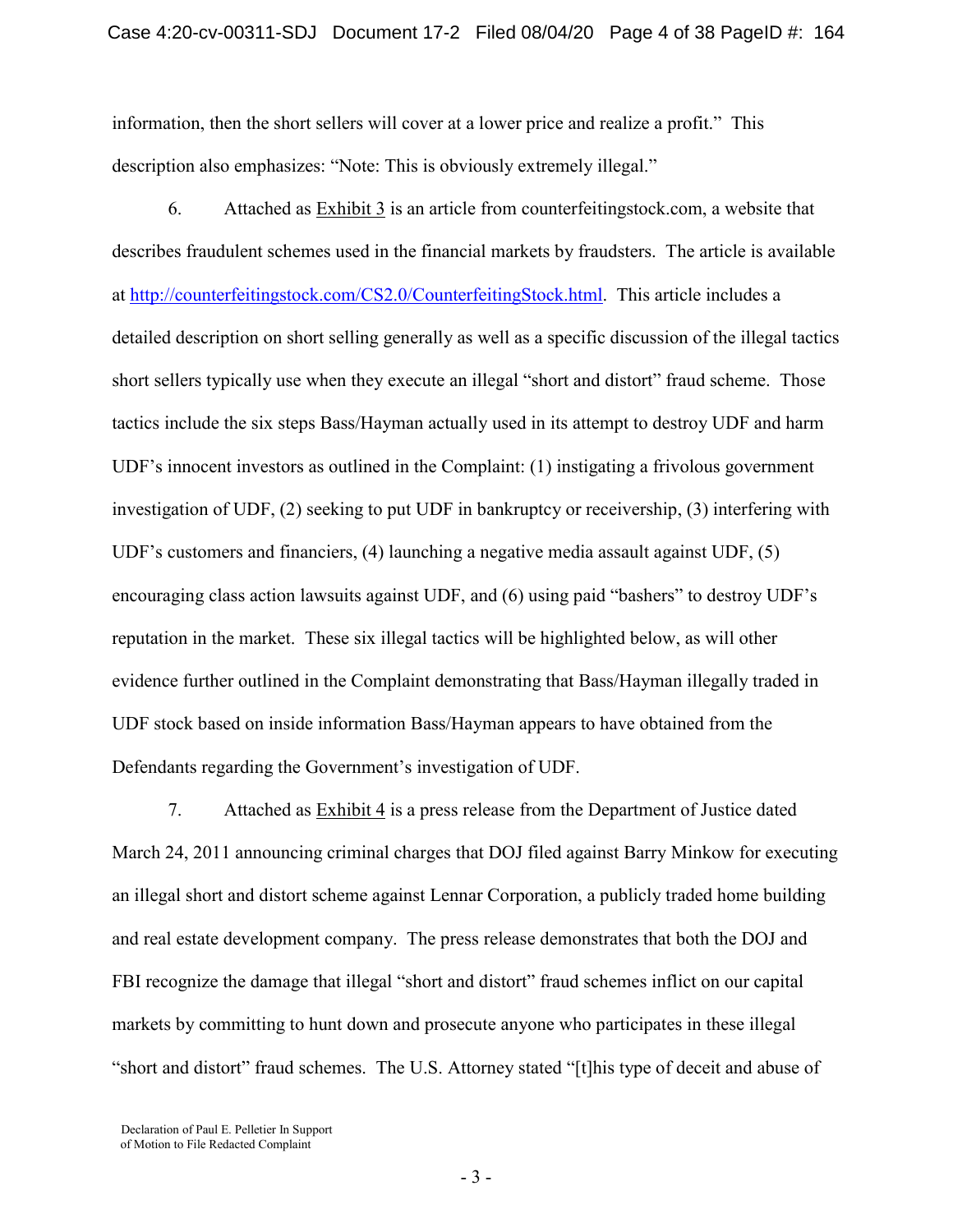trust will not be tolerated. Together with the FBI and the cooperative efforts of the SEC, we will investigate and prosecute stock manipulation cases to help protect the integrity of our capital markets." The FBI Special Agent in Charge stated "[w]hen false statements are disseminated to deceive the investing public, whether they're designed to prop up a company or tear it down, the FBI will dedicate all available resources to bring disseminators of such falsehoods to justice."

8. Attached as Exhibit 5 is a press release from the Department of Justice dated July 21, 2011 announcing that Minkow was sentenced to five years in prison and ordered to pay \$583,573,600 in restitution for executing an illegal "short and distort" fraud scheme against Lennar, a residential development and home building company, in violation of Title 18 U.S.C. § 371.

9. Attached as Exhibit 6 is a press release related to the conviction of an FBI agent who aided and abetted the illegal "short and distort" fraud scheme in *United States v. Royer,* 549 F.3d 886 (2d Cir. 2008).The U.S. Attorney for the Eastern District of New York stated "[t]oday's guilty plea demonstrates the commitment of this Office and the FBI to pursue and prosecute anyone who abuses a position of trust as a law enforcement officer to aid or protect those involved in criminal activity." According to the U.S. Attorney, the FBI agent who had pled guilty "breached the public trust—she was sworn to use the FBI's resources to expose criminal activity, not conceal it."

10. Attached as **Exhibit 7** is the opinion of the Court of Appeals of the Fifth District of Texas dated August 23, 2019 arising out of the tort lawsuit entitled *United Development Funding, LP, et. al. v. J. Kyle Bass, et. al.*, Cause No. CC-17-06253-C that UDF filed against Bass/Hayman for executing an illegal "short and distort" scheme against UDF. The Court of Appeals found in UDF's favor, denying Bass/Hayman's Anti-SLAPP motion to dismiss, and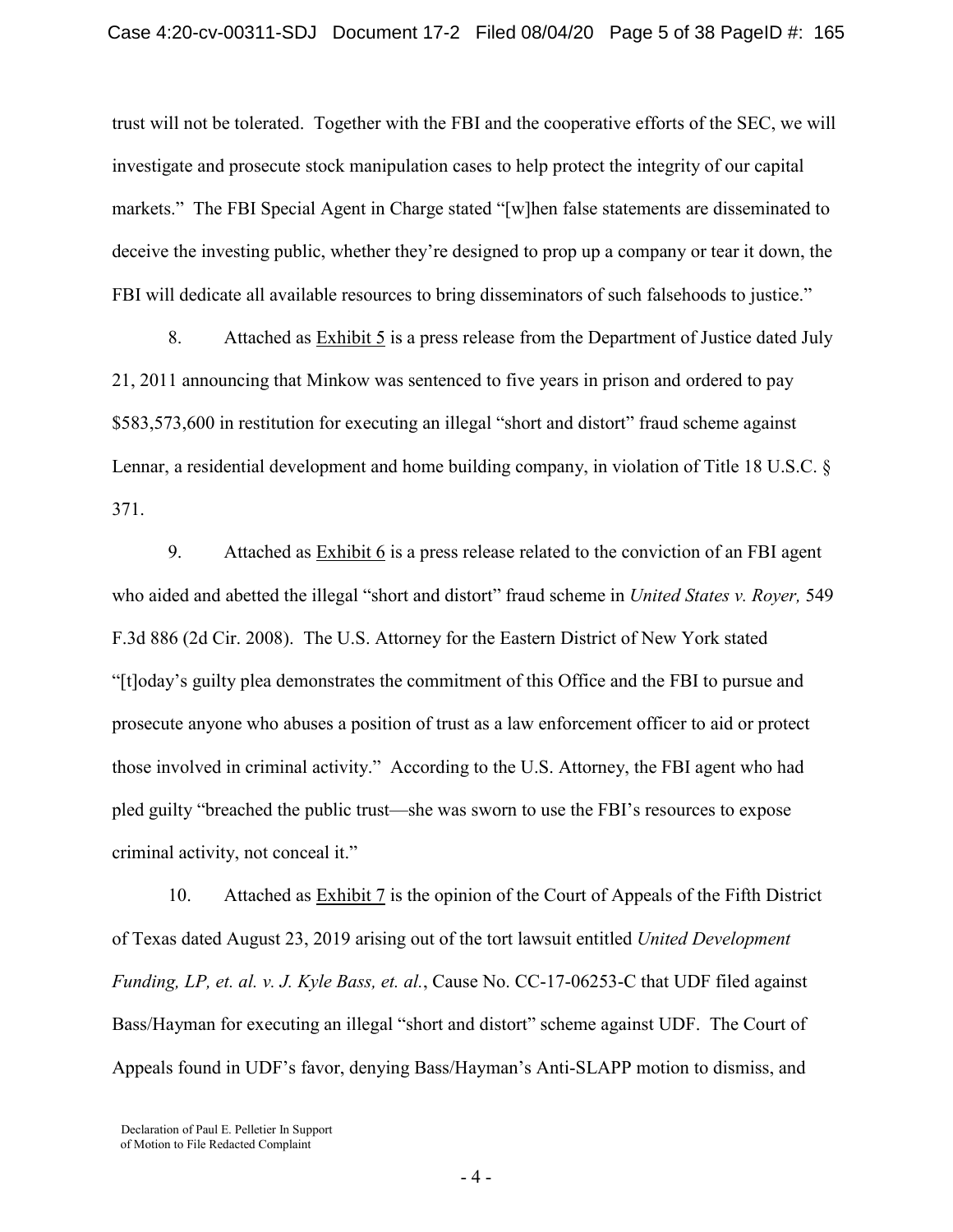issued an opinion that chronicled a plethora of highly questionable conduct by Bass/Hayman related to their execution of this illegal "short and distort" fraud scheme against UDF and UDF's innocent investors. The Court emphasized the following points about the strength of the evidence that UDF presented in its pleadings and affidavits:

- "UDF's pleadings and affidavits explain how and why Hayman's statements [about UDF] were false," (pg. 4);
- UDF illustrated and described "how and why Hayman made the false statements knowingly or recklessly," (pg. 4);
- UDF chronicled the economic and business damages and losses UDF sustained as a direct result of Hayman's false statements, (pg. 4);
- UDF provided such a "prodigious quantity of details" about Bass/Hayman's misconduct that the Court compared the overwhelming evidence UDF submitted to "a restaurant menu with too many offerings—the difficulty lies in choosing which examples, and what level of detail, to include in our opinion," (pgs. 3-4);
- UDF established a prima facie case that Bass/Hayman intentionally concealed its identity as the publisher of the negative "Ernest Poole" public postings challenging the legality of UDF's business "so that those statements would be more certain to plunge UDF's stock value, resulting in a huge profit to Hayman, which, in fact, is what happened," (pgs. 38-39);
- UDF established a prima facie case that Hayman intended to interfere with UDF's economic interests by publishing and disseminating unconfirmed, false and derogatory statements about UDF's business that were almost certain to have a severe negative impact on UDF's current and prospective business and on UDF's stock value (pg. 39);
- UDF established a prima facie case that Hayman deliberately distorted facts, omitted facts contrary to its 'story' and purposefully avoided discovering facts that might show the falsity of its accusations about UDF (pg. 39); and
- UDF established a prima facie case that Hayman made false statements with actual malice that proximately caused UDF's alleged damages and losses (pgs. 42-43).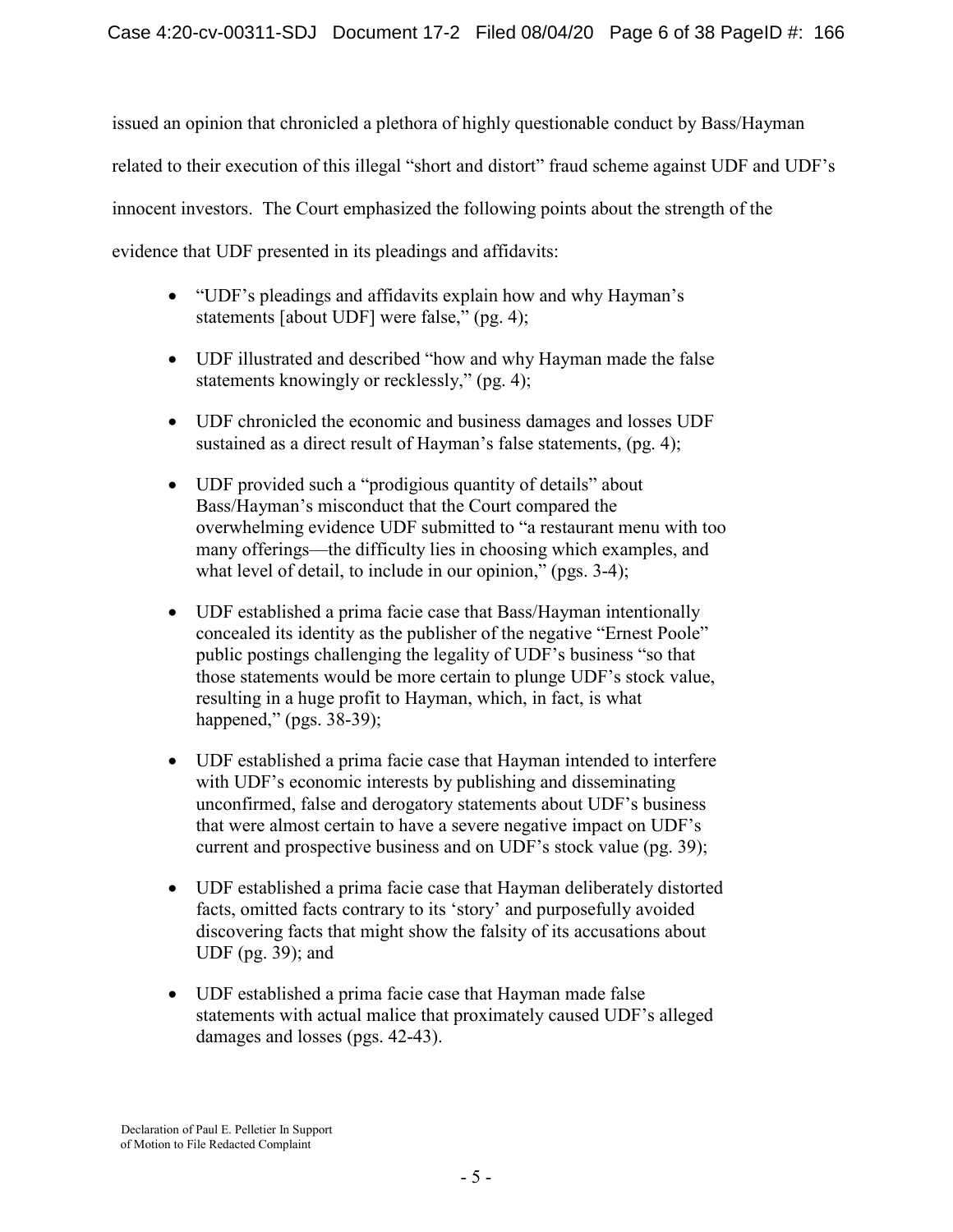11. Attached as Exhibit 8 is a copy of an initial 17 page summary slide presentation Chris Kirkpatrick, Hayman's General Counsel ("Hayman GC") submitted to the Securities and Exchange Commission ("SEC") on March 19, 2015. On April 17, 2015, Bass/Hayman subsequently presented to Defendants Bunch and Klimek as well as representatives from the SEC an expansive 80 page PowerPoint presentation regarding UDF in order to influence the government to initiate an investigation into UDF. That 80 slide presentation is attached as Exhibit 9. The original draft of the presentation curiously was watermarked "Farley Dakan – Mackinac Partners" on each slide. This 80 slide draft is attached as Exhibit 10. In Bass/Hayman's words, this 80 slide presentation was designed to "set the hook" with the Government and entice them to investigate UDF. In the presentation, Bass/Hayman repeatedly falsely suggested that UDF was operating a "Ponzi-like scheme." Ex. 9 at 2-4.

12. Attached as Exhibit 11 is a copy of an email dated April 1, 2015 between Hayman Analyst Parker Lewis and Hayman President Andy Jent where Lewis updated Jent about the PowerPoint presentation Kirkpatrick had delivered to the Government about UDF. Lewis confirmed that he and Kirkpatrick would "set the hook" with the Government in their initial discussions so that the Government would ask for a follow-up and "do the deep dive" necessary to launch an investigation of UDF. As noted in the article on counterfeitingstock.com, short sellers executing illegal "short and distort" fraud schemes routinely seek to instigate frivolous government investigations of the target company so that the government will take public actions that will harm the target company driving down its stock price. *See* ¶ 6, Ex. 3 at 10. Bass/Hayman's actions to instigate a government investigation of UDF represents Step 1 of 6 in Bass' illegal "short and distort" fraud scheme.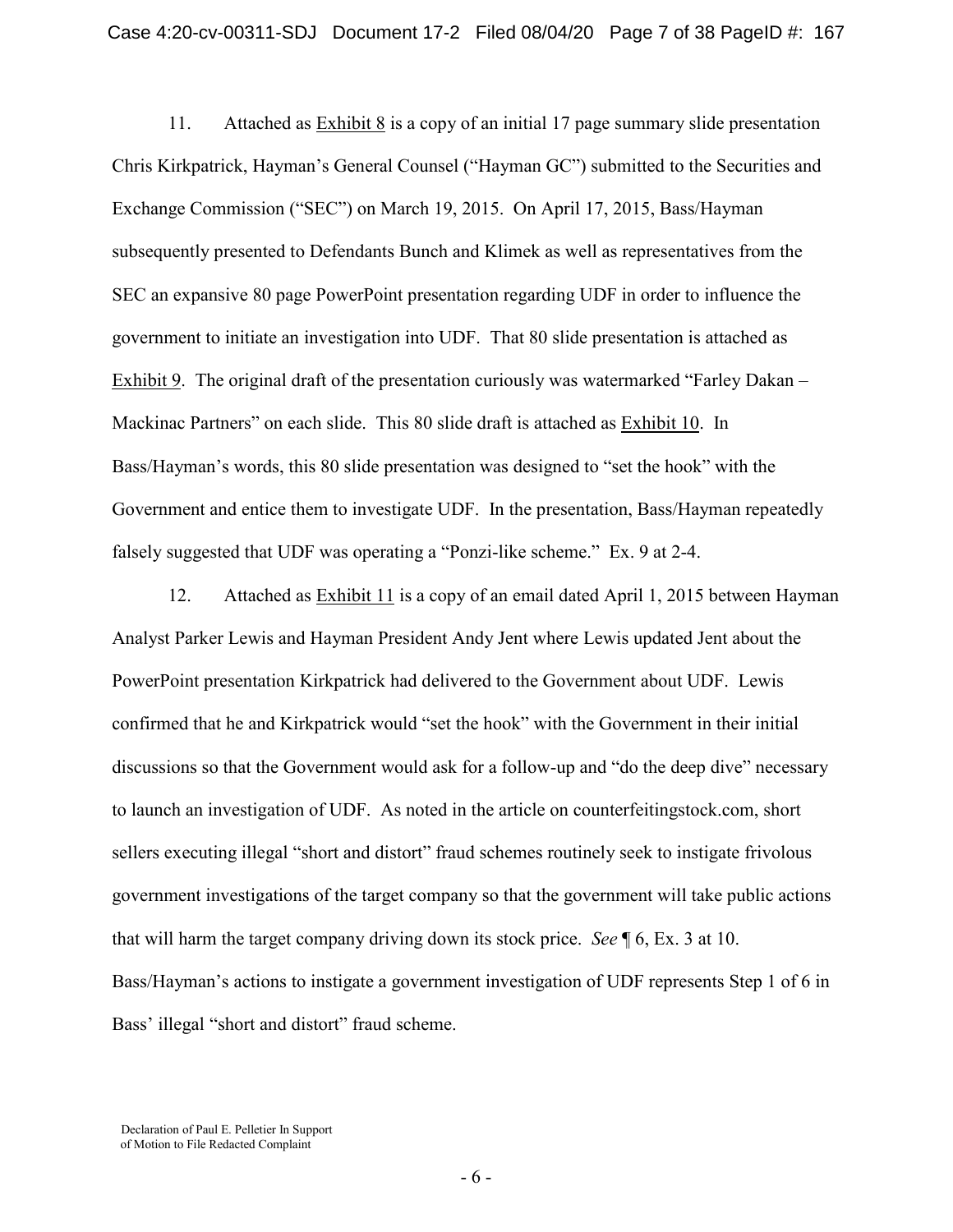13. Defendant Bunch confirmed to counsel for UDF that he (Defendant Bunch) knew and understood from at least May 2015 that Bass/Hayman was shorting UDF IV stock.

14. Attached as Exhibit 12 is an email chain dated May 26, 2015 between J. Kyle Bass, Hayman Analyst Lewis, and Hayman Trader Henry Becker. Bass instructs Lewis, who would be meeting that day with Defendant Klimek to discuss UDF, to download the "Signal" App from the App Store so they could communicate during the meeting. The Signal App is popular due to its Disappearing Messaging feature, which allows users to automatically erase any trace of the messages they send to prevent leaving any paper trail of their conversations. If Lewis and Bass communicated using the Signal App during the meeting, those messages would disappear, and Bass could trade on that information without leaving a paper trail of the material nonpublic information that Lewis obtained from the Government during the meeting. Lewis confirmed that he met with Defendant Klimek for five (5) hours that day. Becker reports that he was able to locate 25,000 UDF shares to short but that the market is "getting really tight." Based on Becker's email, it appears that Bass/Hayman may have shorted shares of UDF IV stock while Lewis was meeting with Defendant Klimek. In addition, the emails produced to date suggest that Bass/Hayman employees typically reported the information they learned from the Government about the status of the Government's investigation of UDF through to the executives at Hayman Capital who controlled trading decisions at Bass/Hayman—Kyle Bass and/or Henry Becker.

15. Bass/Hayman brought Farley Dakan and James Weissenborn of Mackinac Partners, who Bass/Hayman presented to the Government as "restructuring experts," to the fivehour meeting with the FBI at Hayman's office on May 26, 2015. *See* Ex. 12. The presentation Bass/Hayman made to the FBI is attached as Exhibit 13. Bass/Hayman's presentation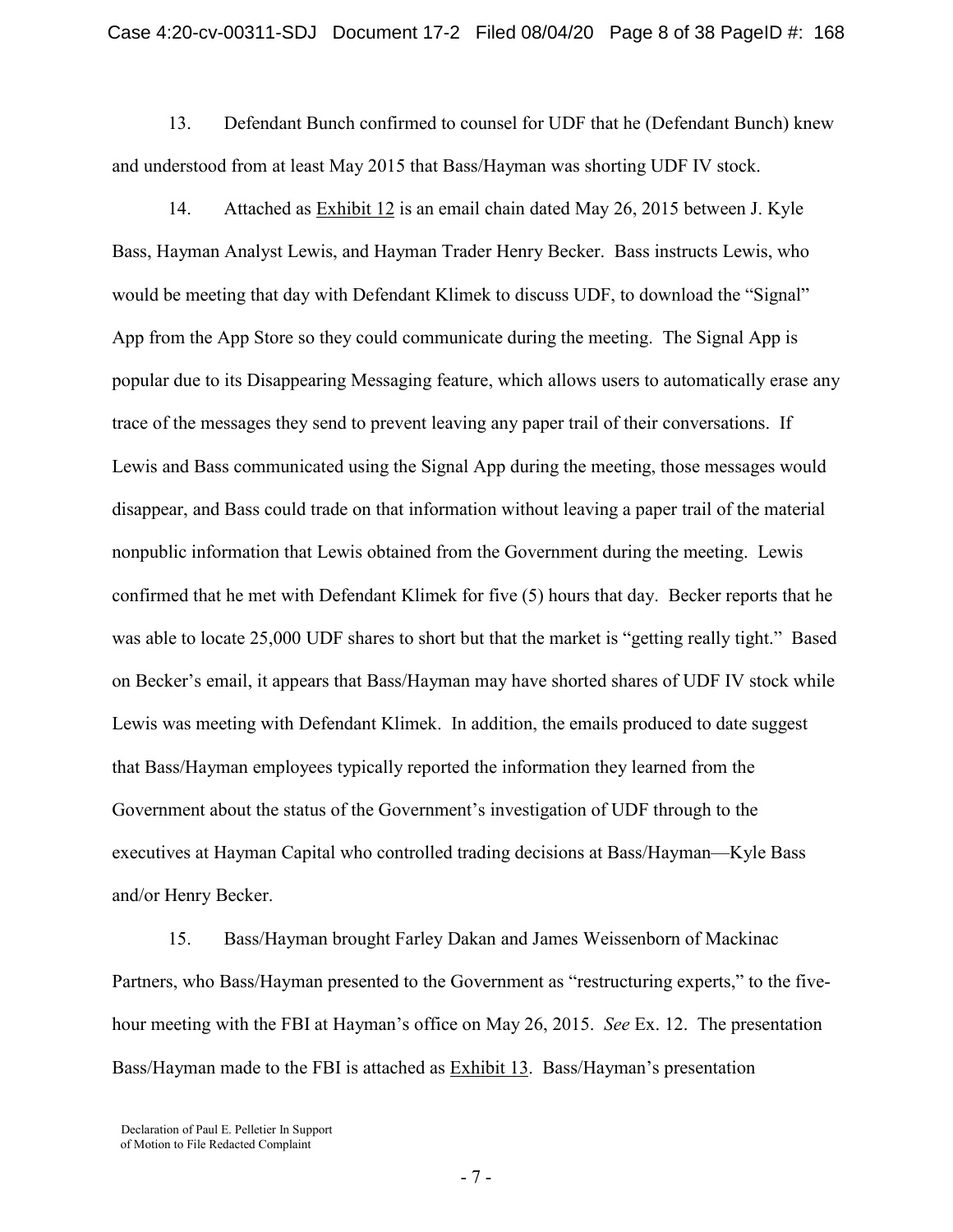demonstrated that Bass/Hayman was seeking to damage UDF to a point where UDF would be forced into receivership/bankruptcy. Short sellers executing illegal "short and distort" fraud schemes often seek to put the target company (UDF here) into bankruptcy because "[b]ankrupting the company is a short homerun because they (short sellers) never have to buy real shares to cover and they don't pay taxes on the ill-gotten gain." *See* ¶ 6, Ex. 3 at 8. Trying to bankrupt UDF is Step 2 of 6 in Bass' illegal "short and distort" fraud scheme.

16. A forced bankruptcy would also allow Bass/Hayman to acquire UDF's valuable assets at a significant discount. Of particular note, the May 26, 2015 presentation to the FBI did *not* reveal that Bass/Hayman and Dakan/Mackinac (along with Starley/Cielo) were, at the same time, covertly plotting to acquire and profit from UDF's "well positioned" assets through various "distressed debt" vehicles. Attached as Composite Exhibit 14 are emails provided in discovery in the Texas state litigation which demonstrate that Bass and Dakan had been secretly scheming since 2014, and that Dakan and Patrick Starley had been scheming since 2013, to acquire the majority of the "valuable" real estate assets that secured UDF loans.

17. Attached as Exhibit 15 is an email dated June 12, 2015, under the subject line "UDF on initial list to be added to the Russell 2000 and Russell 3000," which action would potentially increase the share price, increase trading volume and free up shares available for Bass/Hayman to borrow. Bass celebrated with Hayman Trader Becker: "Christmas in June! Yeah baby."

18. Attached as **Exhibit 16** is an email dated June 16, 2015 between Defendant Klimek and Hayman GC Chris Kirkpatrick where Defendant Klimek thanked Kirkpatrick for the "intel" and confirms that the FBI was monitoring and understood the importance to

Declaration of Paul E. Pelletier In Support of Motion to File Redacted Complaint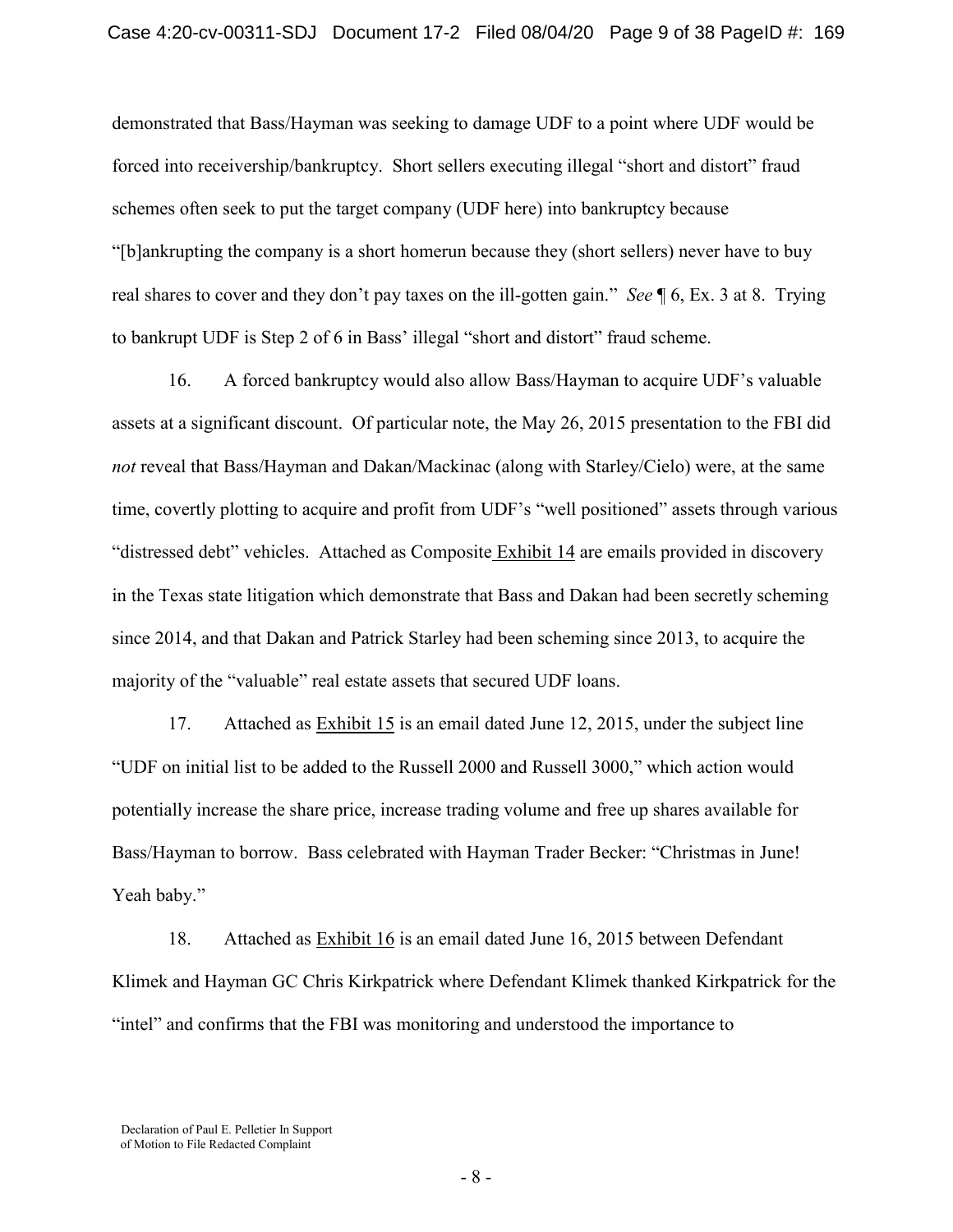Bass/Hayman of fluctuations in UDF IV's stock price as Bass/Hayman's illegal "short and distort" scheme was in progress.

19. On June 23, 2015, Bass/Hayman met with Defendant Klimek and made another presentation regarding UDF. The presentation is attached as Exhibit 17.

20. Attached as Exhibit 18 is an email dated June 24, 2015 from Defendant Klimek to Hayman GC Chris Kirkpatrick asking for a meeting to present to Defendant Klimek and other FBI accountants whom he would bring to speak with Hayman Analyst Lewis about UDF.

21. Attached as Exhibit 19 is a document the SEC produced to UDF documenting meetings between Bass/Hayman and the Government, including confirming that Hayman Analyst Lewis had an in-person meeting with Defendant Klimek on June 23, 2015 and an inperson meeting with Defendant Klimek and others from the FBI on June 25, 2015.

22. Attached as Exhibit 20 is an email dated June 26, 2015 from Hayman Trader Becker to Bass confirming that he was able to locate another 75,000 shares of UDF IV to short, immediately after Bass/Hayman had two apparently positive meetings with the FBI on June 23 and 25, 2015. The timing of this shorting activity indicates that Bass/Hayman learned something helpful to their short position from the FBI during the meetings on June 23 and June 25 that led Bass/Hayman to increase its short position. On June 22, 2015, Hayman was short 1,932,513 shares of UDF—almost a 100% increase from its position on March 31, 2015. *See* Ex. 75.

23. Attached as  $\frac{Exhibit 21}{2}$  is an email dated July 2, 2015, the Thursday following multiple meetings with the FBI, with the subject line "Just got 25k UDF …in motion." Bass apparently had decided to dramatically increase Hayman's short position and informed Hayman Trader Becker: "We should be able to find 1mm [million] shares. Maybe tomorrow morning it will loosen up."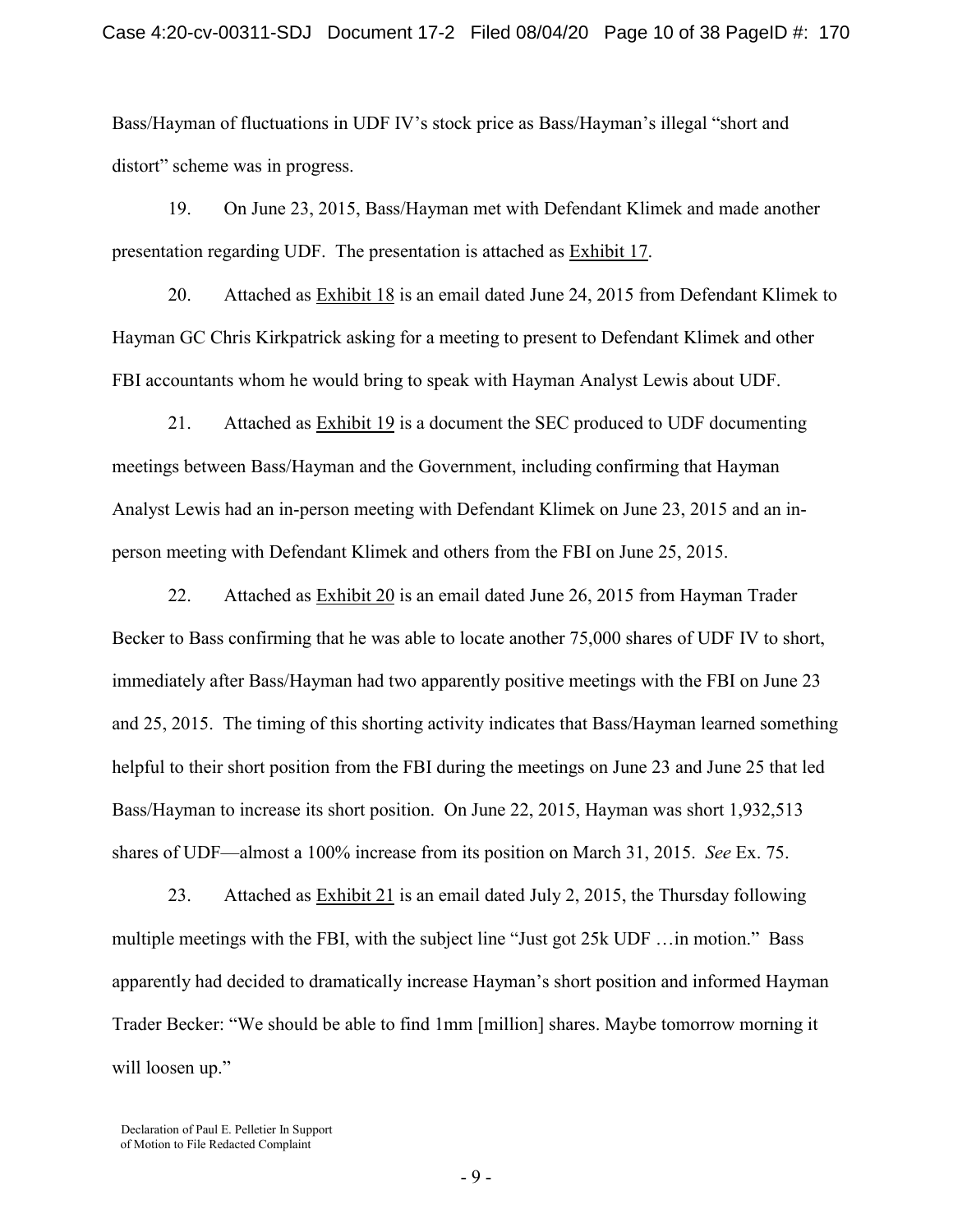24. Attached as Exhibit 22 is an email dated July 5, 2015 from Jeff Cate of Bass/Hayman to Bass and others where Cate updates Bass about UDF and Bass/Hayman's meetings with the Government. Cate tells Bass that the "pace seems to be accelerating"—an apparent reference to the Government's investigation of UDF. As a result, Cate recommends that Bass "add when we can get more borrow," a reference to shorting more shares of UDF IV. This passage again indicates that Bass/Hayman was actively trading based on nonpublic material information the Government was providing Bass/Hayman regarding the status Government's investigation of UDF.

25. Attached as Exhibit 23 is an email dated July 14, 2015 from Hayman Trader Becker to Bass and others at Bass/Hayman confirming that the 150,000 shares they obtained from JP Morgan to short that week came at a 99% borrow interest rate. The intensity Bass/Hayman exhibited in their effort to obtain as many UDF IV shares to short as they could locate in the market actually drove up the borrow interest rate on themselves. As of July 14, 2015, Bass/Hayman had grown its short position to 2,242,513 shares of UDF stock, an increase of 310,000 shares (16%) since the June 23 and 25 FBI meetings. *See* Ex. 75. Moreover, Hayman traders were instructed that there were "no limits on any order." *See* Ex. 24.

26. A reasonable investor would not drive up the interest rate on themselves and be willing to borrow at such an extreme interest rate (here 99%) unless they knew with a high degree of certainty that the Government was going to support or initiate a move against UDF in a way that would crash UDF IV's stock price, which is exactly what happened in the latter half of 2015/early 2016. Attached as Exhibit 25 is a true and correct copy of an article titled "Short Selling and Stock Borrowing Costs," which is available at [https://financetrain.com/short-selling](https://financetrain.com/short-selling-and-stock-borrowing-costs/)[and-stock-borrowing-costs/.](https://financetrain.com/short-selling-and-stock-borrowing-costs/) According to Finance Train, the typical fee for a stock loan is only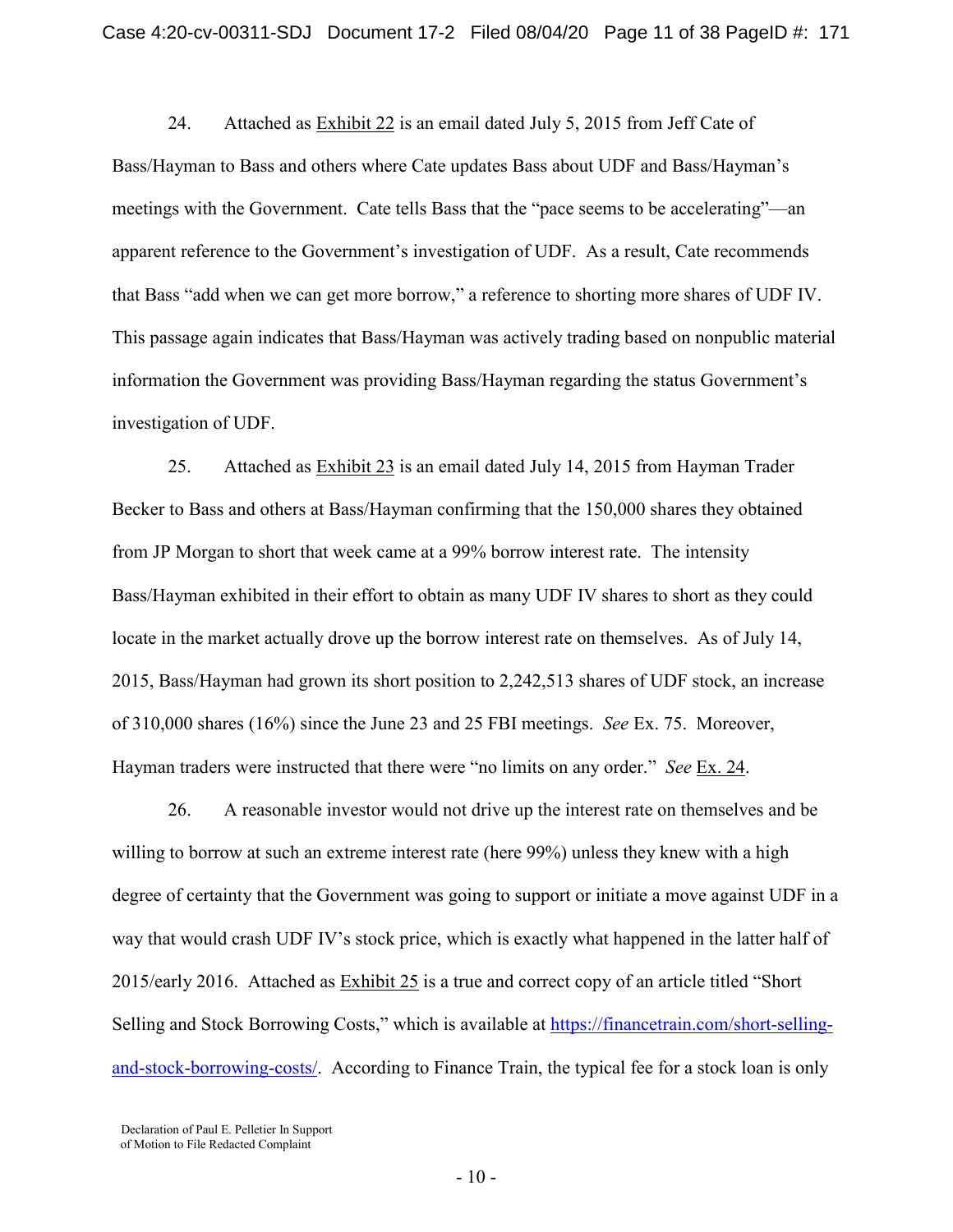0.30% per annum. In cases of limited supply, when many investors are going short on a stock, the fee may go up to 20-30% per annum. Those fees are far less than the 99% borrow rate that Bass/Hayman appeared willing to pay to obtain UDF IV shares to short.

27. Attached as Exhibit 26 is an email dated July 30, 2015 from Hayman Analyst Lewis to Bass and Hayman Trader Becker where Lewis stated that, based on "everything I know there will not be an *event* in the next week related to UDF." The word "event" as used in this email and others appears to be coded language used to describe a predicted government public action against UDF. As other emails from 2015 also demonstrate, Lewis was communicating directly with the Government during this period and relaying information to Bass that Lewis had learned from the Government about the timing of actions that the Government was considering taking against UDF.

28. Attached as Exhibit 27 is an email dated August 18, 2015 from Hayman Analyst Lewis to Bass and Hayman President Jent where Lewis informed Bass that he had prepared another 55-page presentation on UDF that he was forwarding to the Government. Lewis promises to update Bass on "what we learn" from the Government after speaking with them on a call. This email again suggests that the Government was providing Bass/Hayman confidential nonpublic information about the status of their investigation of UDF. Plainly, the Government was not simply receiving information from Bass/Hayman regarding UDF, but federal investigators apparently were also conveying to Bass/Hayman valuable information about the status of the Government's investigation.

29. Based on UDF's investigation of the facts of this case, it is my understanding that Defendant Klimek and representatives from the SEC's Fort Worth Enforcement Division approached Whitley Penn, UDF's external auditor, on or about August 31, 2015. Further, based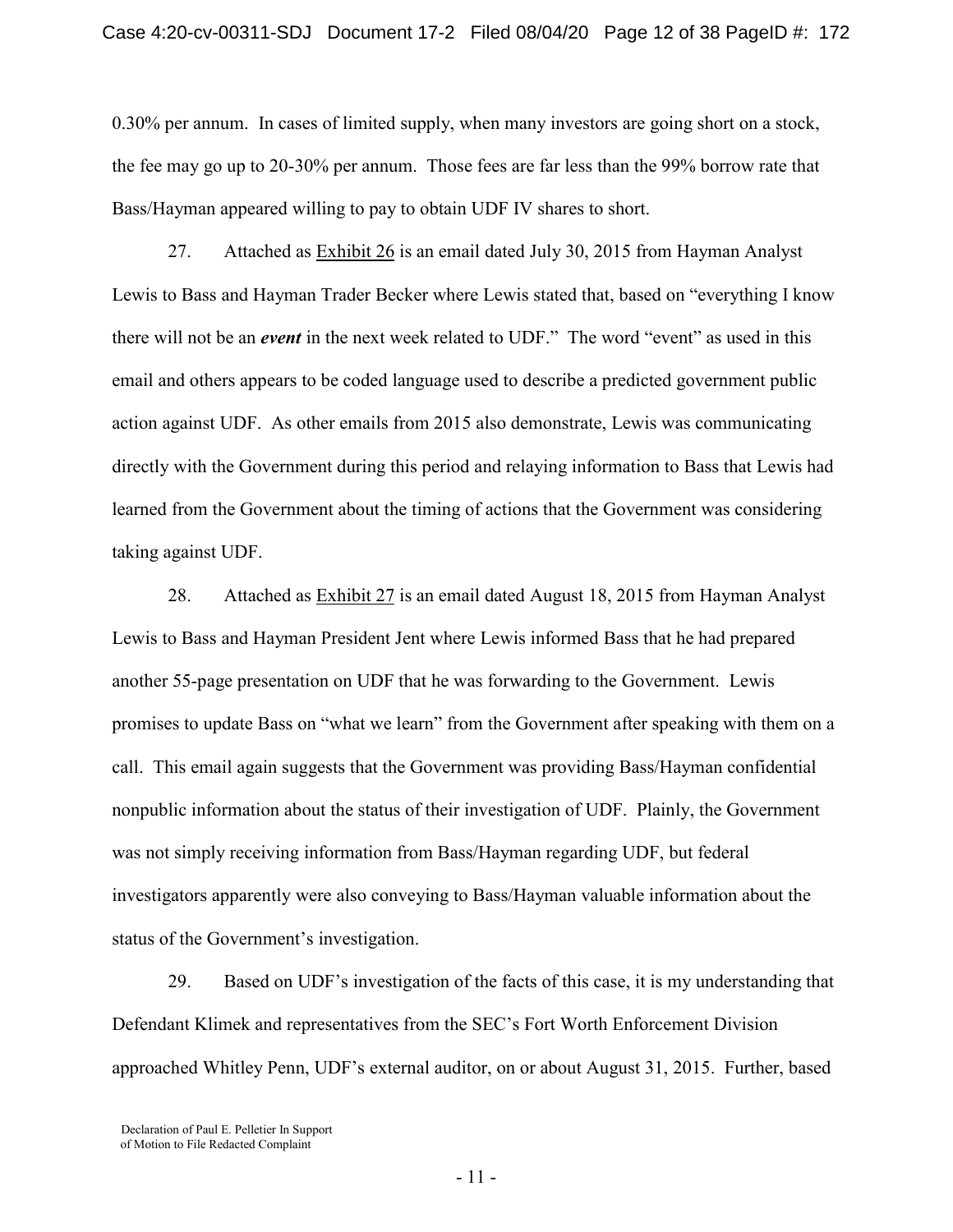almost exclusively on the false and misleading information that Bass/Hayman/Dakan had been providing to the FBI, Defendant Klimek and/or others informed Whitley Penn that UDF had misrepresented to Whitley Penn the likelihood that UDF would be repaid on a portfolio loan that UDF had provided to Buffington, a real estate developer in Austin, Texas. Defendant Klimek and/or others further instructed Whitley Penn not to share with UDF the FBI's contact and communications with Whitley Penn.

30. Attached as Exhibit 28 is a copy of a Bass/Hayman Bloomberg chat session on September 2, 2015 where, on news that UDF's share price had gone up \$1, Bass assures Hayman Trader Becker that "I am not worried about UDF" and "UDF is giving us the last gasp of air before it croaks." Attached as Composite Exhibit 29 are several emails that establish that Bass and Dakan were intensely involved in negotiations with Goldman Sachs, Blackstone and other investment firms to secretly acquire and profit from UDF's asset portfolio after it was forced into bankruptcy. Of particular note is the email dated September 24, 2015 from Lewis to Bass regarding "Distressed Debt Presentation." The presentation describes how Bass/Hayman and Dakan/Mackinac clandestinely intended to profit by acquiring UDF's "valuable" assets after driving UDF into bankruptcy and/or receivership, a common tactic used by short sellers executing illegal "short and distort" fraud schemes. *See* ¶ 6, Ex. 3 at 8.

31. Attached as Exhibit 30 is an email dated November 12, 2015 between Hayman GC Kirkpatrick and a Staff Attorney at the SEC indicating that Bass/Hayman intended to send an "anonymous" letter, which Bass/Hayman had authored and which contained false and misleading information, to Whitley Penn and UDF. Bass/Hayman did not intend to disclose to Whitley Penn that the negative information in the letter about UDF was authored by a short seller who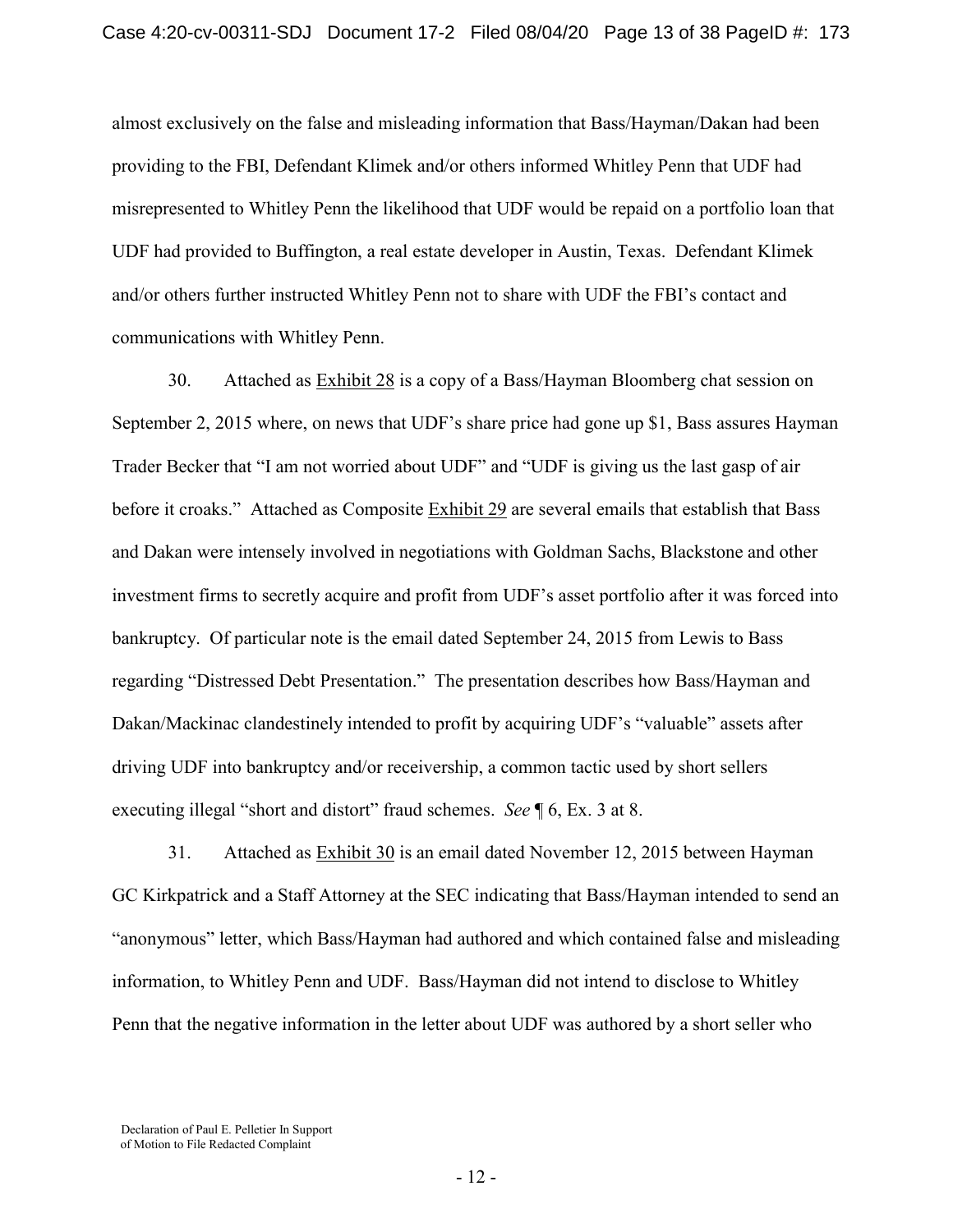had a significant financial interest in driving a wedge between UDF and its external auditor. Kirkpatrick attached a draft of the "anonymous" letter to his email.

32. Attached as Exhibit 31 is an email also dated November 12, 2015 from Defendant Bunch requesting to speak directly to Hayman GC Kirkpatrick about UDF. Defendant Bunch sent this email to Kirkpatrick approximately twenty (20) minutes after Kirkpatrick sent a draft of the false and misleading "anonymous" Bass/Hayman letter to the SEC Staff Attorney for review. The timing suggests that the SEC notified Defendant Bunch about Bass/Hayman's intentions, and Defendant Bunch then sought a conversation directly with Hayman GC Kirkpatrick about Bass/Hayman's desire to send an anonymous letter to UDF's external auditor. After the conversation with Defendant Bunch, Bass/Hayman apparently decided against sending the letter at that time. In the Texas state litigation discovery, UDF has been provided no notes of the substance of any discussion with Defendant Bunch.

33. Attached as Exhibit 32 is an SEC Form 8-K dated November 19, 2015 filed by UDF that confirmed, based on UDF's discussions with Whitley Penn, that "there were no disagreements between the Company and Whitley Penn on any matters of accounting principles or practices, financial statement disclosure or auditing scope or procedure." UDF provided Whitley Penn a copy of the Form 8-K for comment and Whitley Penn had no disagreement with the representations UDF made in the Form 8-K. UDF IV had filed its 10-Q on November 9, 2015. UDF III had filed its 10-Q on November 16, 2015. As a result, Bass/Hayman's interference with Whitley Penn, via the Government's actions, had limited success. Whitley Penn allowed UDF III and IV to file their financial statements, and stood behind them, but did not stand for reappointment. So, while Bass/Hayman, via the government, was not able to get Whitley Penn to force a restatement of UDF's historical financial statements, Bass/Hayman was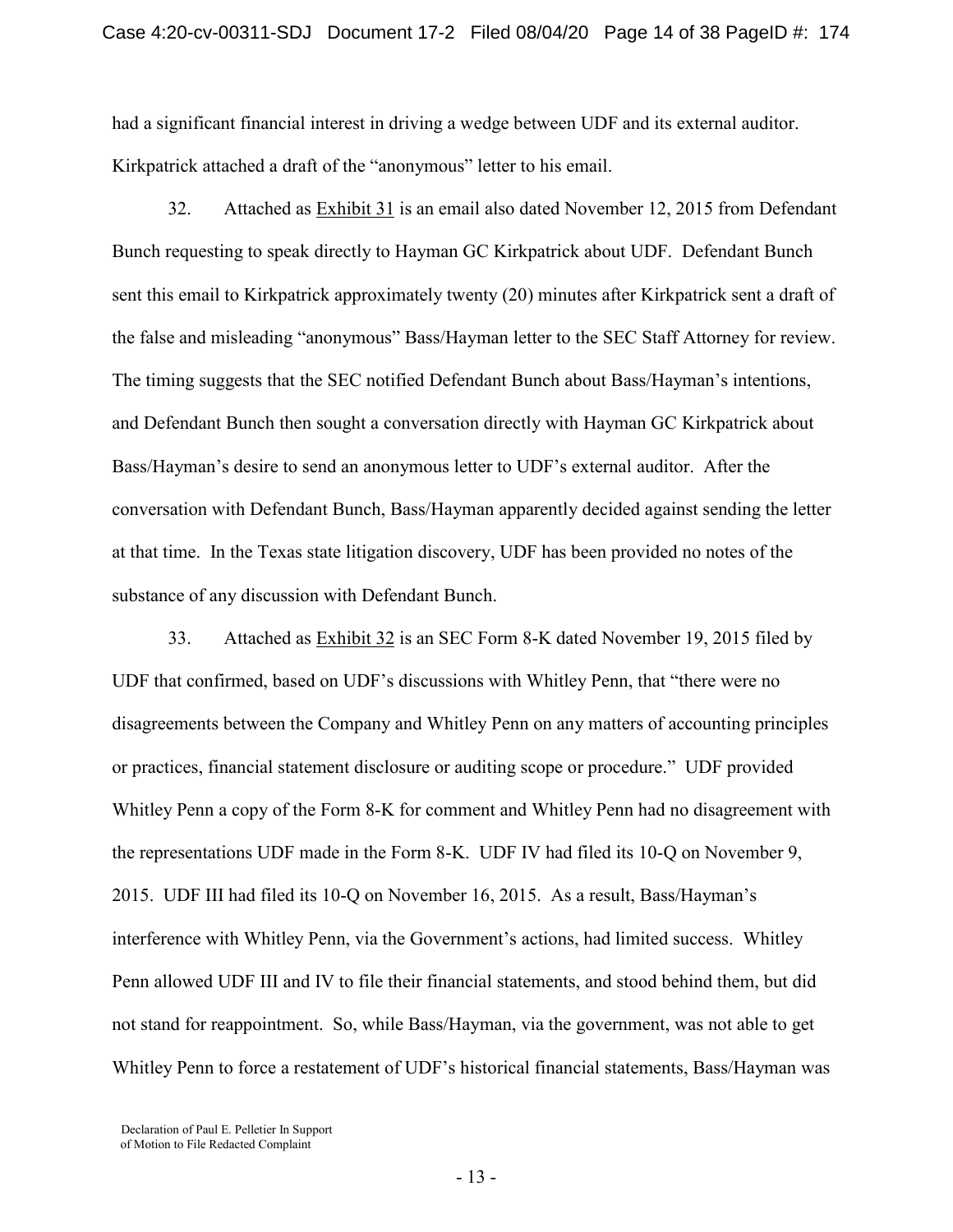able to interfere with the UDF/Whitley Penn relationship such that Whitley Penn would not stand for reappointment.

34. Because the late August meeting between Defendant Klimek, the SEC and Whitley Penn did not result, as Bass/Hayman had hoped, in Whitley Penn withdrawing its accounting opinions (which would have negatively impacted UDF's share price), Bass/Hayman found itself in a financial or liquidity crisis generating considerable panic within Hayman. Attached as Exhibit 33 is an email chain dated November 24, 2015 between Bass and Hayman Analyst Lewis. In the email, Lewis attaches his estimate of Bass/Hayman's carrying cost on its short position in UDF IV stock. Due to the extraordinary cost Bass/Hayman was carrying as a result of its enormous UDF short position, Lewis warned Bass "to not wait past Monday, December 14" to launch a public attack on UDF to drive down UDF IV's share price to abate Bass/Hayman's financially ruinous carry cost. Lewis estimated that Bass/Hayman had spent \$7,792,189 year to date in 2015 in borrowing costs alone (not including shareholder distributions, which brought the carrying costs to almost \$10 million). *See* Ex. 33, 37. If Bass/Hayman held its current position for another 50 days at the current borrowing rate plus distributions, it would add another incremental cost of \$4,203,162, which equated to a carry cost of \$84,063 per day. After reviewing those figures, Bass responded by emphatically declaring, "[t]his will happen in December one way or the other." *See* Ex. 33.

35. Attached as **Exhibit 34** is an email dated December 4, 2015 from Hayman GC Kirkpatrick to Defendant Bunch where Kirkpatrick asks Defendant Bunch to call him to discuss UDF. In civil discovery in the Texas state litigation, UDF has been provided no notes of the substance of that conversation.

Declaration of Paul E. Pelletier In Support of Motion to File Redacted Complaint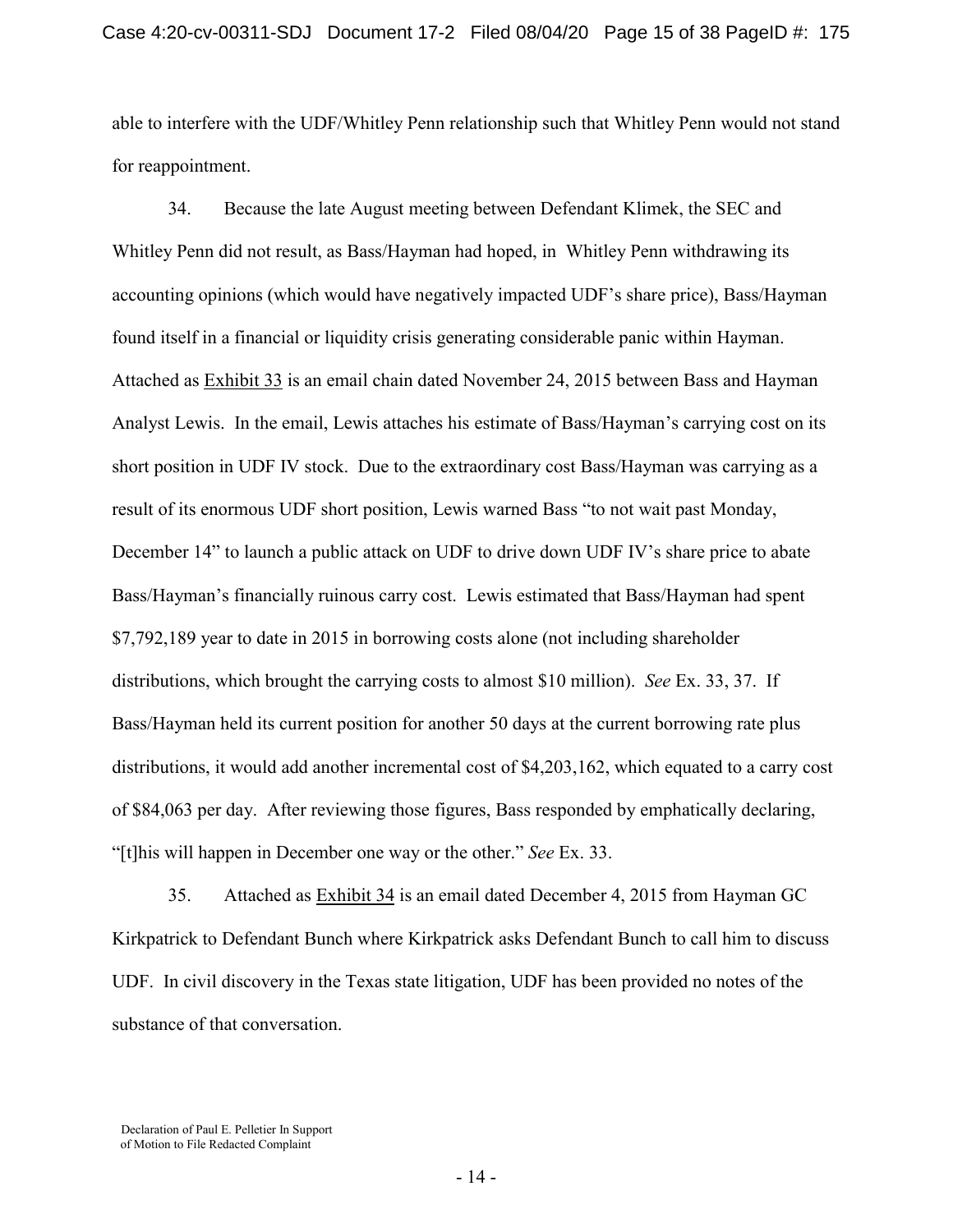36. Attached as Exhibit 35 is an email dated December 4, 2015 from Hayman GC Kirkpatrick to Defendant Klimek. Kirkpatrick sent this email to Defendant Klimek approximately five (5) minutes after asking Defendant Bunch, by email, to call him regarding "UDF." At this time, Defendant Klimek was the lead agent on the UDF investigation and was working directly with Defendant Bunch on the investigation. Kirkpatrick attached to the email a copy of the phony "anonymous" letter that Bass/Hayman had written and but had not yet sent to Whitley Penn to intimidate Whitley Penn into disavowing the accuracy of UDF's historical financial statements. In his email, Kirkpatrick cryptically informed Defendant Klimek to call him (Kirkpatrick) "to discuss." Defendant Bunch, Defendant Klimek, and Kirkpatrick avoided putting any substantive information in their emails about sending the anonymous letter to Whitley Penn, which would be discoverable in litigation. This clandestine behavior, under these circumstances and for which UDF has been provided no record, is evidence of awareness of personal culpability. Instead, Defendants Bunch and Klimek preferred to speak privately on the phone about the details of sending an anonymous letter, that contained false and misleading information about UDF to UDF's external auditor. Interfering with the target company's key business relationships is a classic move by a short seller executing an illegal "short and distort" fraud scheme. Ex. 3 at 8-11. Bass' actions to interfere with UDF's working relationship with a key business partner, Whitley Penn, represents Step 3 of 6 in Bass' illegal "short and distort" fraud scheme.

37. Attached as Exhibit 36 is an email dated December 4, 2015 between Hayman GC Kirkpatrick and an SEC Staff Attorney after Kirkpatrick communicated with Defendant Bunch and Defendant Klimek. Kirkpatrick stated that Bass/Hayman had couriered the false and misleading "anonymous" letter to Whitley Penn. Kirkpatrick sent his email to the SEC about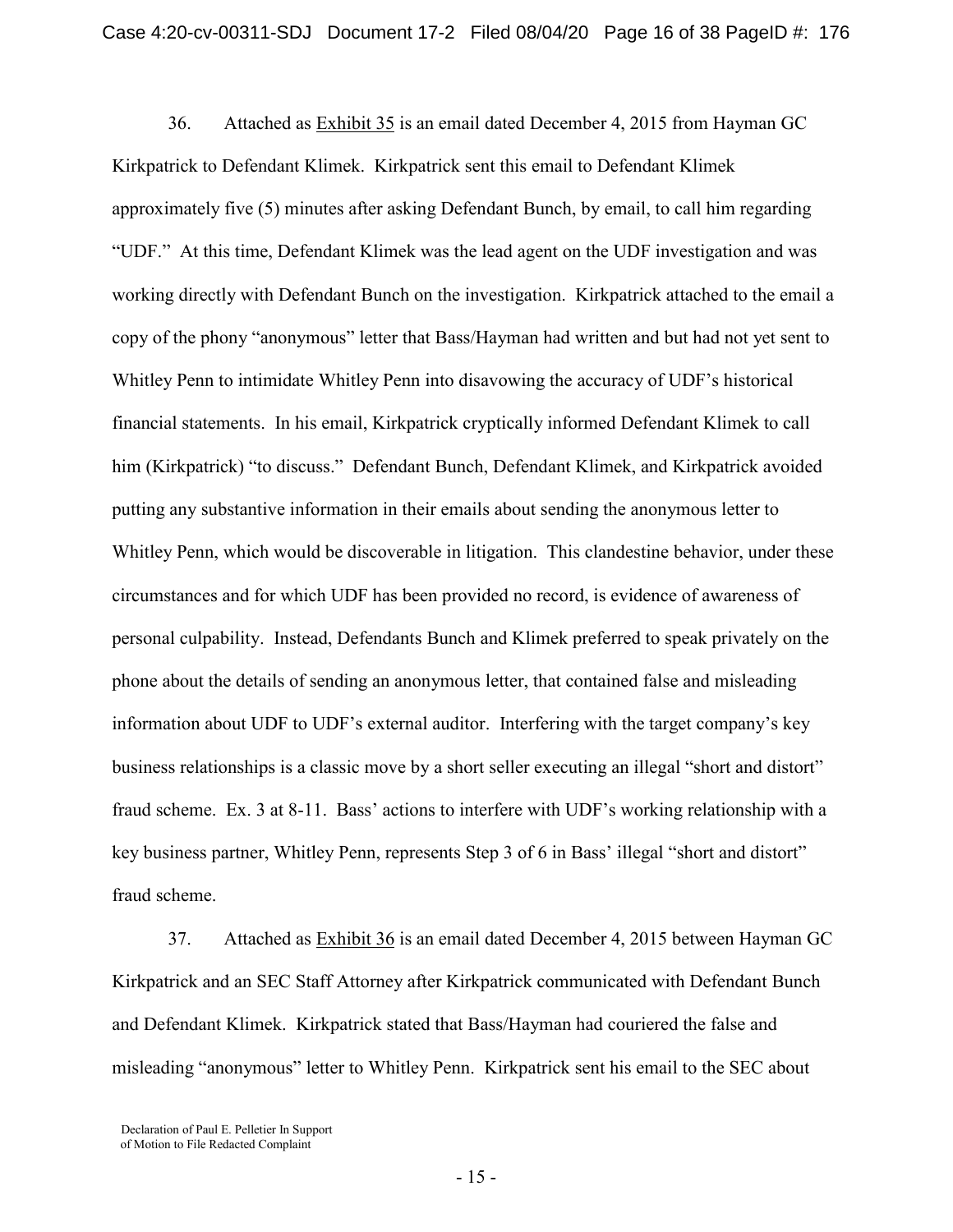two (2) hours after communicating Bass/Hayman's intention to deliver such letter to Defendant Bunch and Defendant Klimek regarding UDF.

38. Attached as Exhibit 37 is an email dated December 4, 2015 between Hayman Trader Becker, Bass and others where Bass confirms that his instructions for Becker are to "short as much UDF everyday as we can get a locate on." So, after the conversations with Defendants Bunch and Klimek, Bass/Hayman is now confidently instructing Becker to short every share of UDF IV that he could find.

39. Attached as Exhibit 38 is an email dated December 9, 2015 from Hayman GC Kirkpatrick to Defendant Bunch and Defendant Klimek. As he did with his prior non-privileged emails to Defendants Bunch and Klimek, Kirkpatrick includes little text. Kirkpatrick confidently affirms to Defendants Bunch and Klimek that the article he attached was being provided to the Harvest Exchange, an anonymous hosting platform, for publication. The email attached an "anonymous" article entitled "A Texas Sized Scheme—Exposing the darkest corner of the REIT Business—United Development Funding." This "anonymous" article, which Bass/Hayman authored, falsely accused UDF of exhibiting "characteristics emblematic of a Ponzi scheme."

40. The Government, including Defendant Bunch and Defendant Klimek, knew that Bass/Hayman was intentionally deceiving innocent investors by not disclosing that Bass/Hayman authored and distributed this "anonymous" article. At the time, Defendant Bunch knew that Bass/Hayman was short UDF IV stock and therefore had a concealed bias and would financially benefit from harming UDF IV's share price. Knowing that, Defendants Bunch and Klimek, aided and abetted and did nothing to stop Bass/Hayman from deceiving and defrauding both UDF and UDF's innocent investors. As stated in counterfeitingstock.com's description of the *Anatomy of a Short Attack*, launching a negative media assault is a classic move by a short seller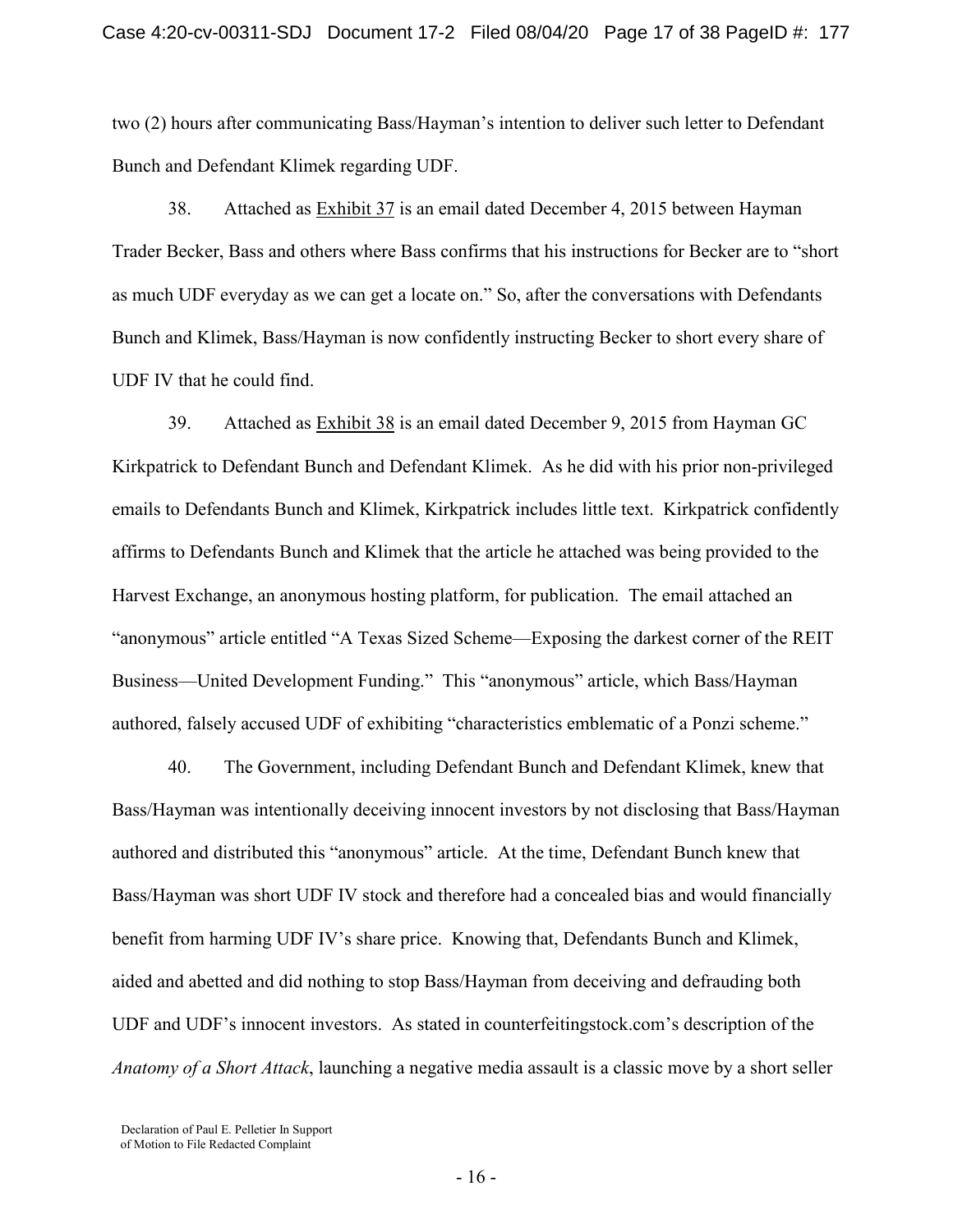in an illegal "short and distort" scheme. *See* Ex. 3 at 10. Distributing this anonymous, negative post about UDF to unsuspecting investors represents Step 4 of 6 in Bass' illegal "short and distort" fraud scheme.

41. Attached as Exhibit 39 is a copy of an email string beginning on December 9, 2015 involving Kyle Bass, Peter Hans of the Harvest Exchange, and Hayman Analyst Lewis regarding the "anonymous" negative "Ernest Poole" post about UDF. In this thread, Hans confirms to Lewis that he (Hans) has rigged the Harvest website so that investors who read the phony "Ernest Poole" post could not see any comment posted by any other investor, thereby preventing investors from warning each other that this anonymous post appears to be from a fraudster who is executing an illegal "short and distort" fraud scheme.

42. Bass/Hayman chose to publish on the Harvest Exchange because he was a concealed part-owner of Harvest, a fact he did not disclose to the unsuspecting UDF investors. Attached as Exhibit 40 is a true and correct copy of a December 2, 2015 Hedge Fund Alert newsletter available at [www.HFAlert.com.](http://www.hfalert.com/) On page 12, the newsletter stated that "Hayman is an original investor in Harvest, which formed in 2012 as a free venue for professional money managers and investors to exchange research and ideas." Further evidence of Bass' ownership of the Harvest Exchange is attached as Exhibit 41, an email from Hans to Bass dated October 31, 2014 where Hans confirms that "Hayman is an investor in Harvest."

43. Attached as **Exhibit 42** is a copy of screen shots of the December 10, 2015 blog post that Bass/Hayman posted on the Harvest.com website using the phony name "Ernest Poole" as the sole "creator," of the alleged "Investors for Truth" group which was formed only on December 9, 2015. Bass also nefariously used the backdrop photo of the Department of Justice on the bogus post seeking to add credibility to "Ernest Poole." The "A Recap of Recent Posts on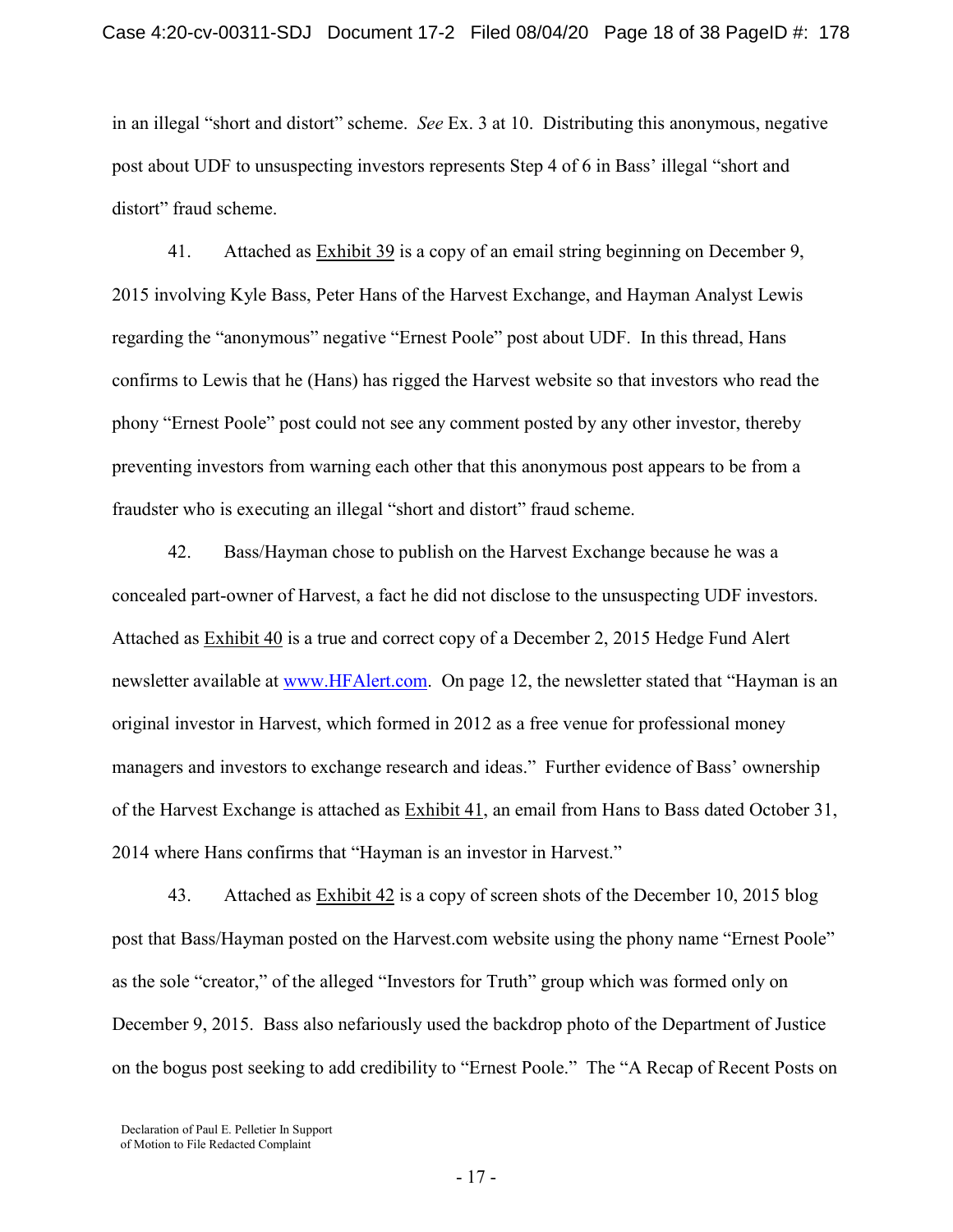UDF" page lists various posts by "Ernest Poole" including "A Texas Sized Scheme – Introduction to UDF (Posted 12/10/15)" and "Letter Sent to UDF Auditor (Posted 12/10/15)." The "A Texas Sized Scheme – Introduction to UDF" article is the article that Hayman GC Kirkpatrick sent to Defendant Bunch and Defendant Klimek on December 9, 2015 before Bass/Hayman went ahead and published it anonymously.

44. Attached as Exhibit 43 is an email thread dated December 9, 2015 from David Whipple, a Staff Attorney at the SEC, to Hayman GC Kirkpatrick. In the thread, Kirkpatrick provides the anonymous "Ernest Poole" post to Whipple and lets Whipple know that Hayman is providing it to Harvest.com. Whipple encouragingly responded: "Thank you for the heads up."

45. By the end of the trading day on December 10, 2015, UDF had lost approximately \$250,000,000 in innocent shareholder value.As noted in paragraph 10 above, the Texas Fifth District Court of Appeals held that UDF has established a prima facie case that Bass/Hayman published false and misleading statements about UDF in the phony "Ernest Poole" posts to drive down UDF IV's share price so that Bass/Hayman could profit at UDF's expense, which, in fact, is what happened.

46. Attached as Exhibit 44 is an email dated December 10, 2015 between Peter Hans of Harvest Exchange and a UDF investor, Pete Sulik, who wrote to Hans after reading the post. Mr. Sulik asked Hans whether Hans could tell him the name of the author and confirm whether Harvest stands behind the author and the content of the posting. Hans knew that Bass/Hayman, an investor in Harvest Exchange, was shorting UDF stock, and had authored the anonymous post that Bass/Hayman falsely attributed to the mythical "Ernest Poole" from the phony "Investors for Truth." But instead of telling Mr. Sulik the truth, Hans lied to Mr. Sulik. Hans told Mr. Sulik that the post came from an "unverified user." Hans also told Mr. Sulik that he was "certainly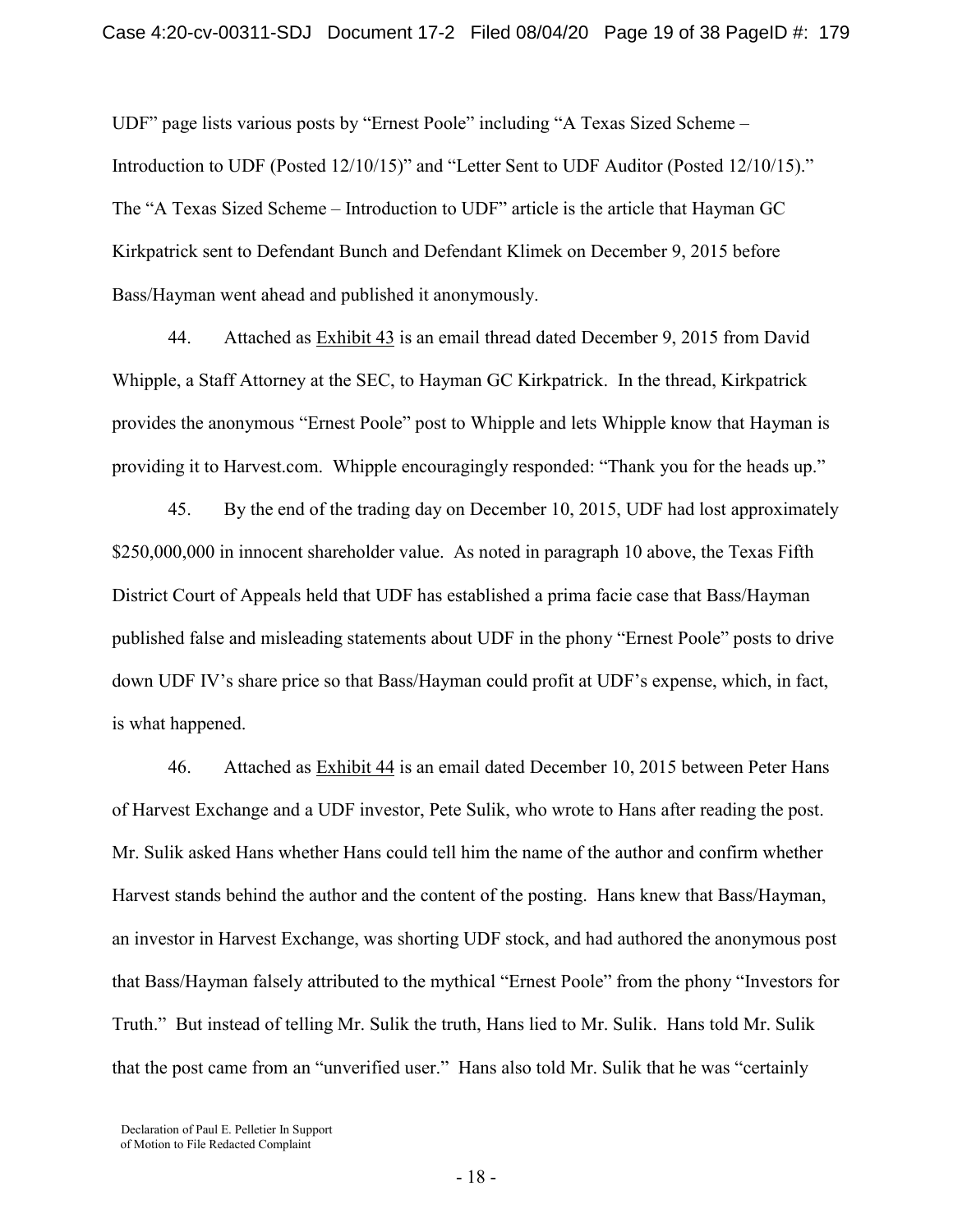free to share your own thoughts on Harvest Exchange" even though Hans had previously rigged the website so that no other readers could see anything that Mr. Sulik might post.

47. Attached as Exhibit 45 is a copy of an email chain dated December 11, 2015 involving Bass, Hayman GC Kirkpatrick, Hayman Analyst Lewis and Hans regarding the response to the phony "Ernest Poole" post. Bass/Hayman confirms that Hans will post the information about UDF anonymously. Hans also confirms back to Bass that he (Hans) covered for Bass by lying to a reporter after the post was published when the reporter asked Hans if Bass was behind the anonymous post.

48. Attached as **Exhibit 46** is a Street Watchdog Research report dated December 11, 2015 entitled *Is Prison Time in the Cards for United Development Funding IV's Short Sellers?* Street Watchdog Research is an independent analytical firm that publishes information that seeks to see through the hype in the markets and explain the truth to their readers. Street Watchdog Research severely criticized the negative "Ernest Poole" posts about UDF that Bass/Hayman had published "anonymously." First, Street Watchdog Research criticized the "Ernest Poole" posts for being published anonymously and suggested that the author wanted to remain anonymous because executing a "short and distort" scheme is illegal and could expose the author to jail time, like it had for Barry Minkow when he ran a similar scheme against Lennar Corp. Second, Street Watchdog Research concluded that Bass/Hayman's post was "rife with conjecture and innuendo, most of which we were able to debunk with our research." Third, in response to Bass/Hayman's false implication that Whitley Penn had declined to stand for reappointment in November 2015 due to concerns about UDF's business operations and accounting, Street Watchdog Research simply called Larry Autrey, Whitley Penn's Managing Partner, to ask him about UDF. Bass/Hayman could have called Larry Autrey of Whitley Penn if Bass/Hayman wanted to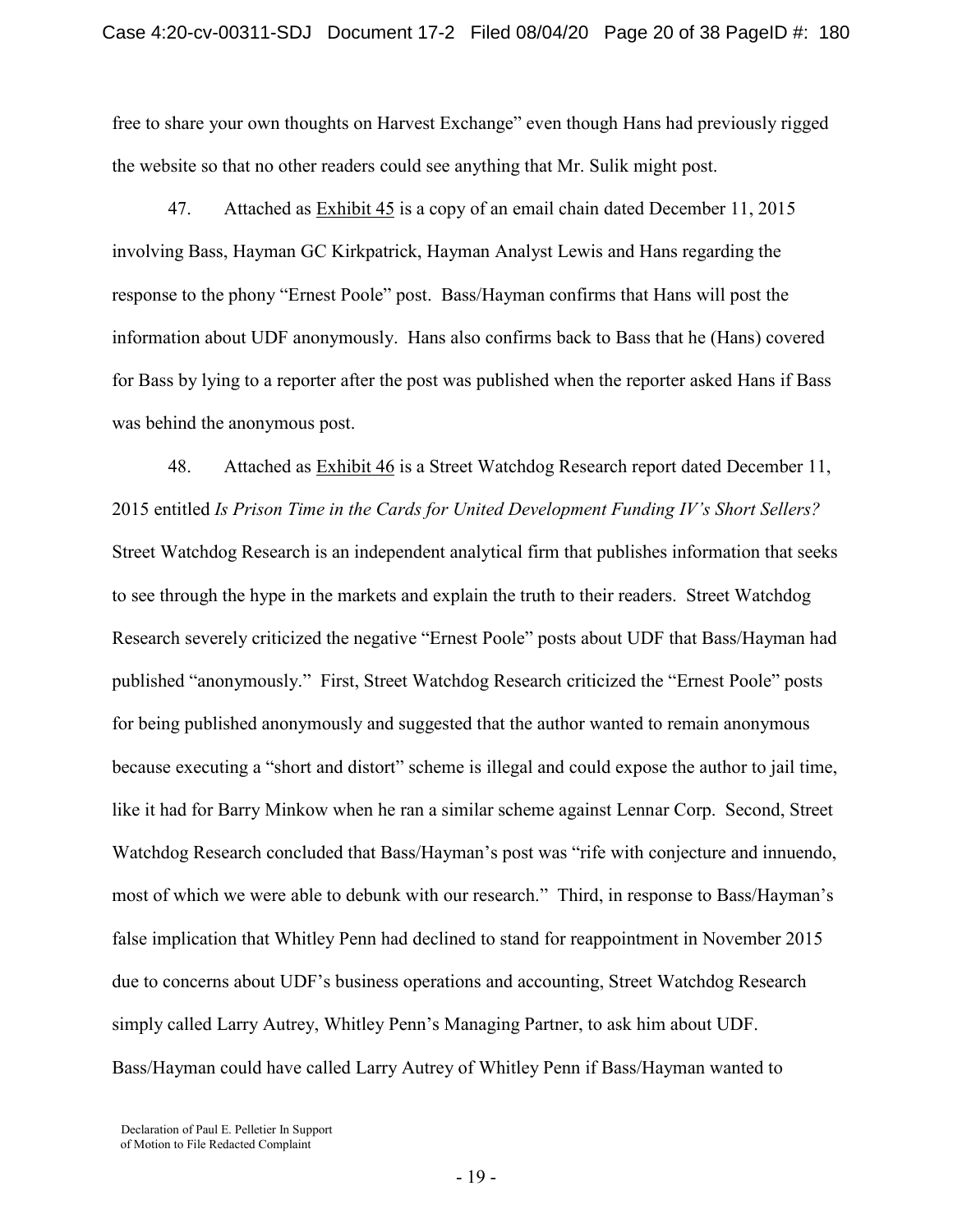publish the truth, but Bass/Hayman preferred to work in the shadows and operate unchallenged and anonymously because its goal was to crash UDF IV's stock price, not report the truth about UDF. As reported by Street Watchdog Research, Mr. Autrey confirmed that Whitley Penn's decision to not stand for reappointment "was not a reflection of any improprieties whatsoever in UDF's financial statements."Street Watchdog Research went on to describe the Form 8-K that UDF filed on November 19, 2015, that confirmed that Whitley Penn and UDF "had no disagreements on any matters of accounting principles or practices, financial statement disclosure or auditing scope or procedure." *See* Ex. 32. Attached to UDF's Form 8-K was a letter from Whitley Penn confirming that Whitley Penn had reviewed UDF's Form 8-K and agreed with it. *See* Ex. 32. Bass/Hayman purposefully failed to cite UDF's Form 8-K and the confirming letter from Whitley Penn in its anonymous "Ernest Poole" posts because that information directly contradicted the false narrative that Bass/Hayman was promoting to unsuspecting UDF investors.

49. The information that Street Watchdog Research obtained during its investigation that led it to quickly conclude that the "Ernest Poole" posts had been published by a short seller who was executing an illegal "short and distort" fraud scheme—which Street Watchdog Research was able to obtain within 24 hours—had also been available to Defendants. Moreover, the Government and Defendants, unlike Street Watchdog Research, actually (a) knew the identity of the anonymous author before Bass/Hayman published the posts, (b) had an opportunity to review the anonymous "Ernest Poole" posts before Bass/Hayman published them, (c) had more time, resources and investigative powers to research the veracity of the statements in Bass/Hayman's anonymous posts before Bass/Hayman published them, and (d) had the ability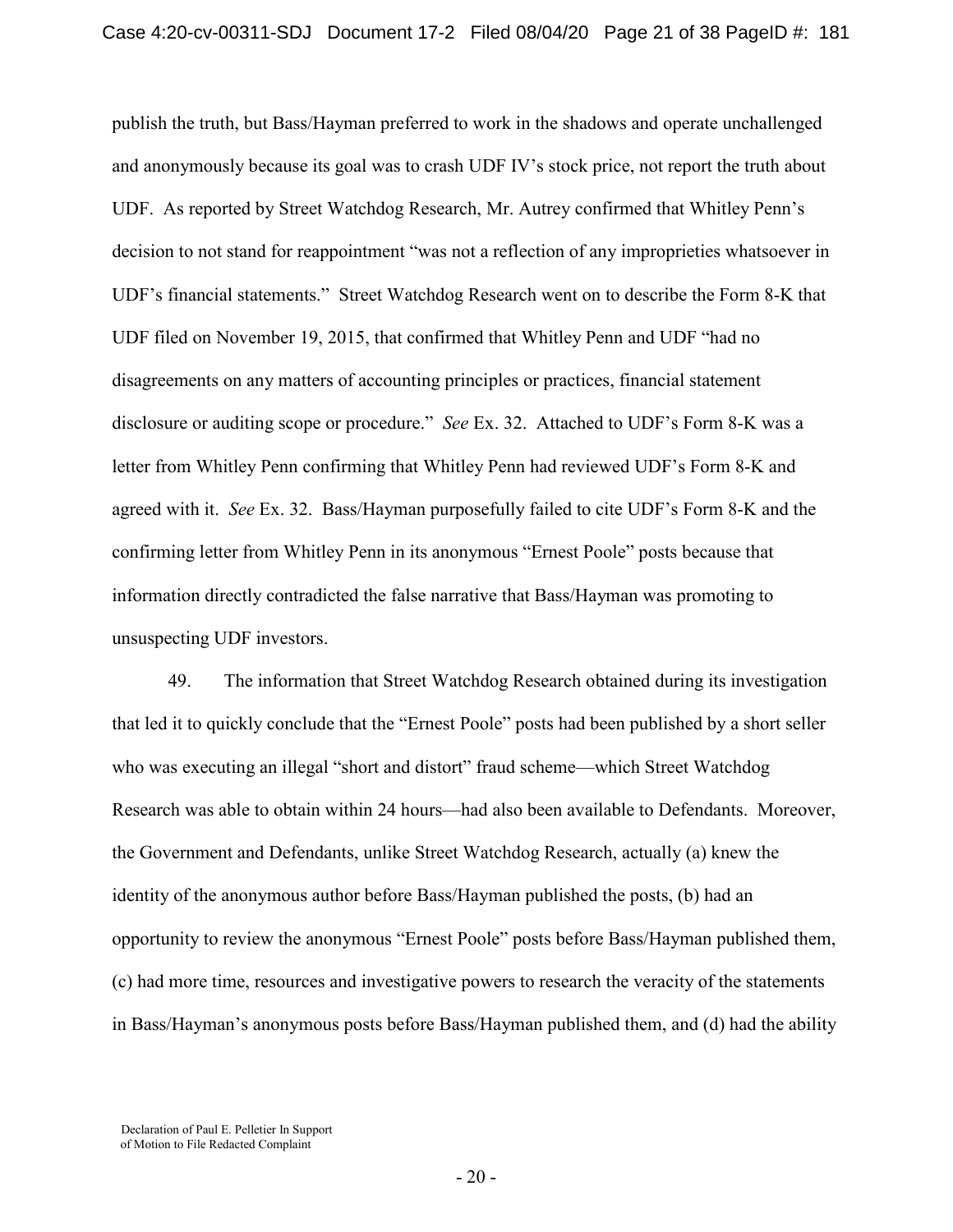and opportunity to stop the publication of the anonymous false and misleading information before it triggered \$250 million in innocent investor losses.

50. Attached as Exhibit 47 is a copy of an email dated December 11, 2015, from Hayman GC Kirkpatrick to Defendant Klimek regarding UDF. Kirkpatrick attached a copy of the Street Watchdog Research article entitled "Is Prison Time in the Cards for United Development Funding IV's Short Sellers?" Soon after the receipt of this email establishing the criminality of Bass/Hayman's anonymous actions, Defendant Klimek was removed as the lead case agent in the UDF investigation and reassigned from the FBI's White Collar Group to their Surveillance Operations Group ("SOG").

51. As confirmation of Bass/Hayman's impending liquidity crisis identified on November 24, 2015 by Hayman Analyst Lewis in an email to Bass (*see* Ex. 33), on December 15 and 16, 2015, Bass/Hayman closed 349,120 shares of shorted UDF IV stock which provided sufficient liquidity to pay the monthly carry cost and shareholder distribution on the outstanding UDF IV short position. Exhibit 48.

52. Attached as Exhibit 49 is a copy of an email dated December 15, 2015 from Bass to Lewis and Jent, copying Katheryn Mueller, Steele Schottenheimer, and Brandon Osmon regarding "Local Media." Bass stated "Please make sure you also get this to D Magazine, Dallas Morning News, and even the TV channels…please make sure you have discussions with the local banks and business owners." Interfering with a target company's relationships with its banks and other business partners is a standard play by a short seller executing an illegal short and distort scheme. *See* Ex. 3 at 11. This is another example of Step 3 of 6 in Bass' illegal "short and distort" fraud scheme.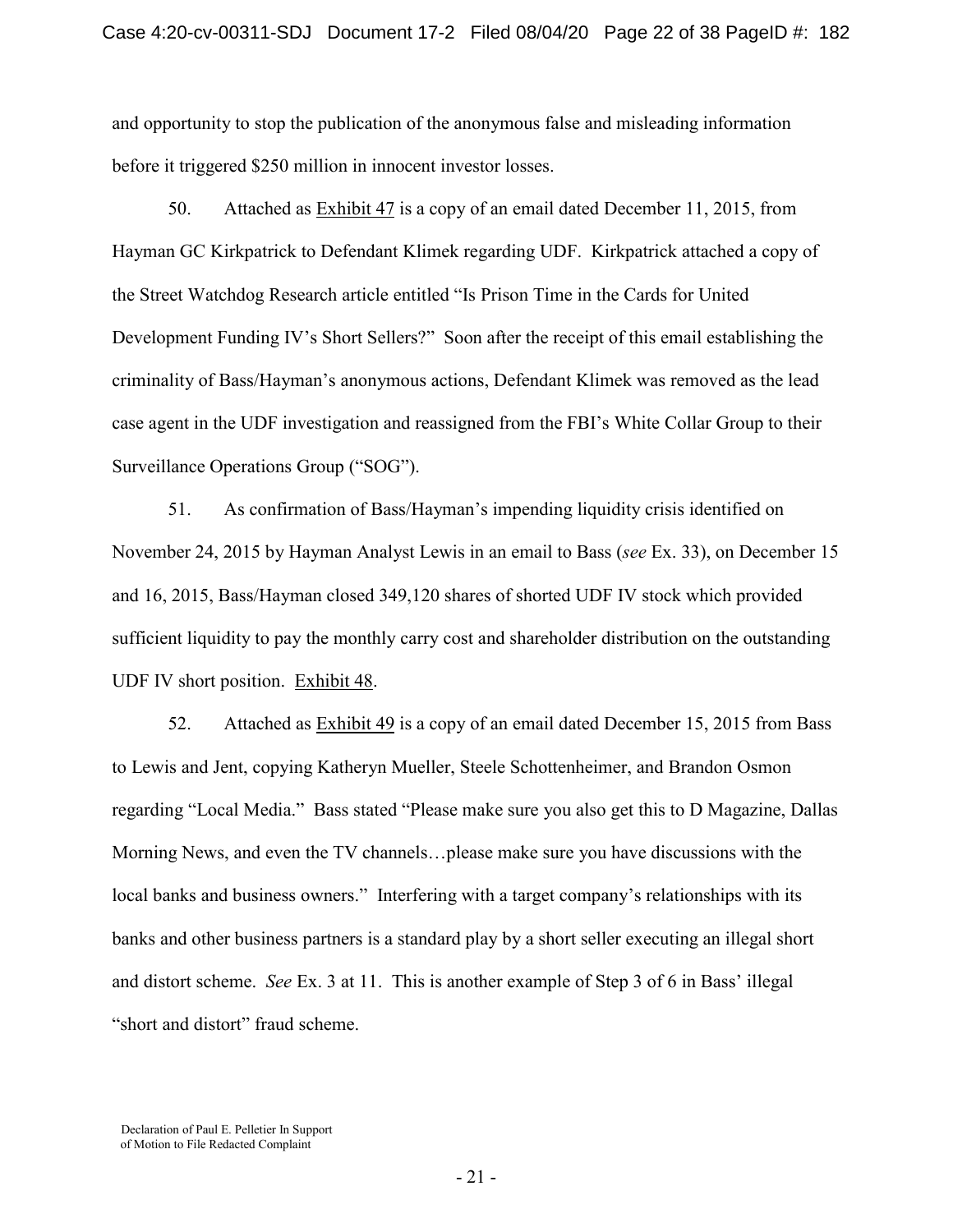53. Attached as Exhibit 50 is a copy of an email dated December 28, 2015 from Lewis to Bass, Jent, Kirkpatrick, Juneau Lee, Katheryn Mueller, and Steele Schottenheimer regarding a "Draft of Potential Press Release." Lewis stated that it should confirm "that we released information anonymously on Harvest (without specifically addressing that we are short UDF ... downplaying our status as an evil short-selling hedge fund and focusing on confirming rumors about anonymous posts and press inquiries).*"* The draft press release stated: "The documents posted on Harvest Exchange ("Harvest") were posted anonymously to allow for information to disseminate and to be judged based on the content of the research, rather than the messenger."Those statements are an explicit acknowledgement that Bass/Hayman intentionally manipulated the market in UDF IV stock by deceiving innocent investors who needed to know that the information Bass/Hayman published anonymously had in fact been posted by Bass/Hayman, who was short on UDF and therefore was biased and self-interested in harming UDF's share price.

54. Attached as Exhibit 51 is a copy of an email dated January 3, 2016 from Jeff Zilka of Edelman to Lewis, copying several Edelman employees regarding "Key Messages/Talking Points and Summary Communications Plan." Edelman is a national media consultant that Bass/Hayman retained to run a closely coordinated negative media attack against UDF that would include national and local broadcast and print media (like CNBC, CNN, Bloomberg, the Wall Street Journal, the New York Times, the Dallas Morning News and many others). The last two pages of this document outline Bass/Hayman's media campaign against UDF. The document confirms that Bass/Hayman viewed Defendants (Bunch, Edson and Klimek) as "Third Party Influencers"—individuals who could use their influence and power to help Bass/Hayman achieve its objective of negatively impacting UDF IV's share price. *See* Ex.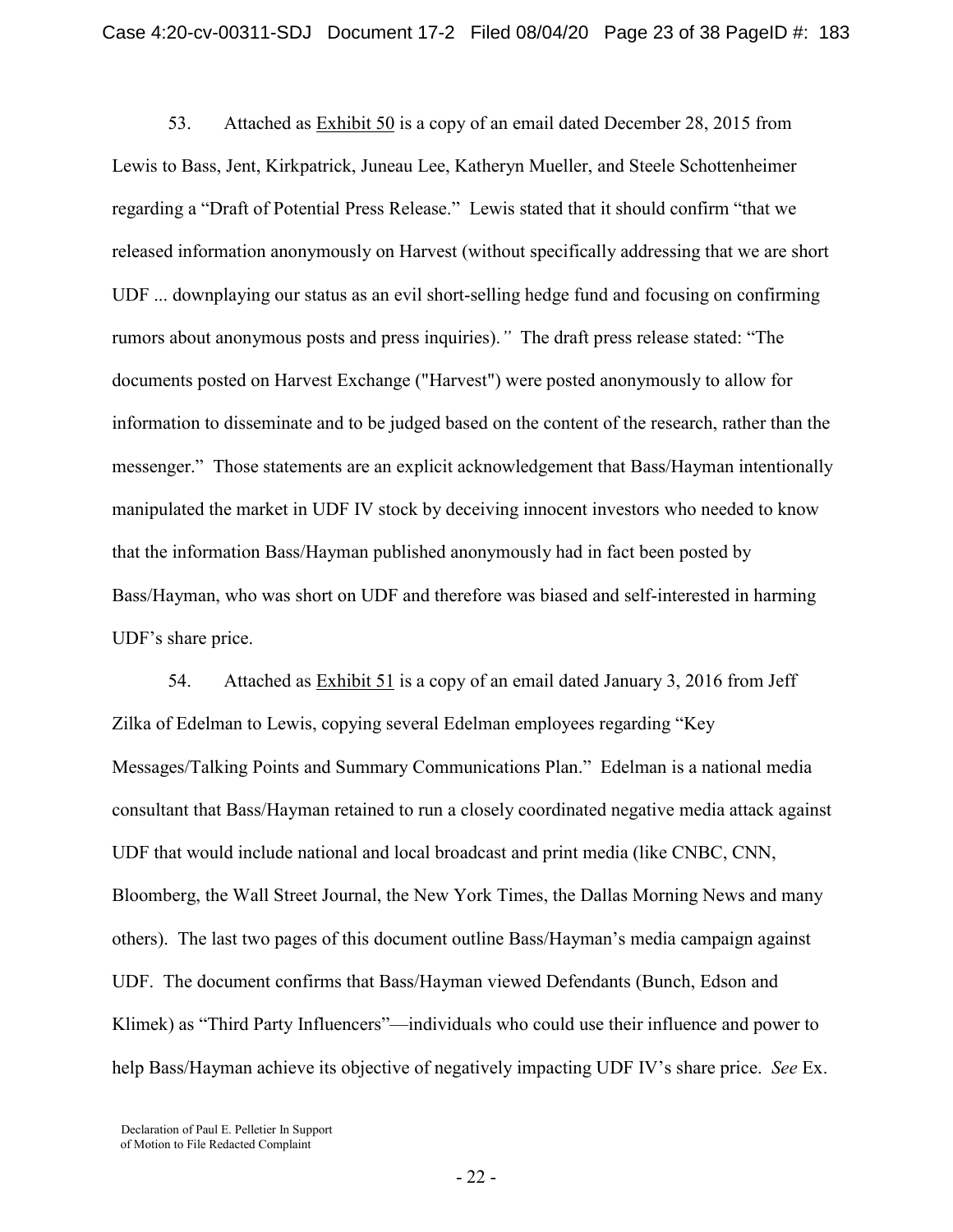46. The campaign also includes several references to Bass/Hayman actually purchasing media to spread their false and misleading information about UDF, including "paid support for media coverage, paid search to drive microsite traffic, paid Twitter to micro target followers of reporters covering the story" and "paid amplification." Ex. 46. The short seller playbook for executing illegal "short and distort" fraud schemes includes the use of paid media "bashers." *See* Ex. 3 at 11. Bass/Hayman's use of paid media to bash UDF represents Step 6 of 6 in Bass' illegal "short and distort" fraud scheme. Bass' use of paid media appears throughout the evidence related to the *UDFExposed.com* attack.

55. Attached as  $Exhibit 52$  is a true and correct transcription of an interview given by Bass to Wall Street Week that originally aired on January 3, 2016. In the interview, Bass confirmed that 2015 had been one of Hayman's worst years in a decade. The video of the interview is available at [https://www.youtube.com/watch?v=XzuAkTBCP\\_8.](https://www.youtube.com/watch?v=XzuAkTBCP_8) This further evidences that Bass' urgent statement in his November 24, 2015 to Hayman Analyst Lewis that "this will happen in December one way or another" relates to the increasing financial squeeze Bass was experiencing—which then triggered Bass' push to, with the sanction of Defendants Bunch and Klimek, (a) further interfere with UDF's relationship with Whitley Penn via the anonymous letter and (b) destroy UDF IV's share price via the phony, anonymous "Ernest Poole" post, both of which happened in early December 2015.

56. Attached as Exhibit 53 is a copy of an email dated January 3, 2016 from Lewis to Zilka (Edelman) regarding Key Messages/Talking Points and Summary Communications Plan. In describing the contours of Edelman's proposed Communications Plan, Hayman Analyst Lewis emphasized that Edelman needed to sharpen its negative focus by calling UDF a Ponzi scheme that would result in likely bankruptcy so that Edelman's negative message "translates to the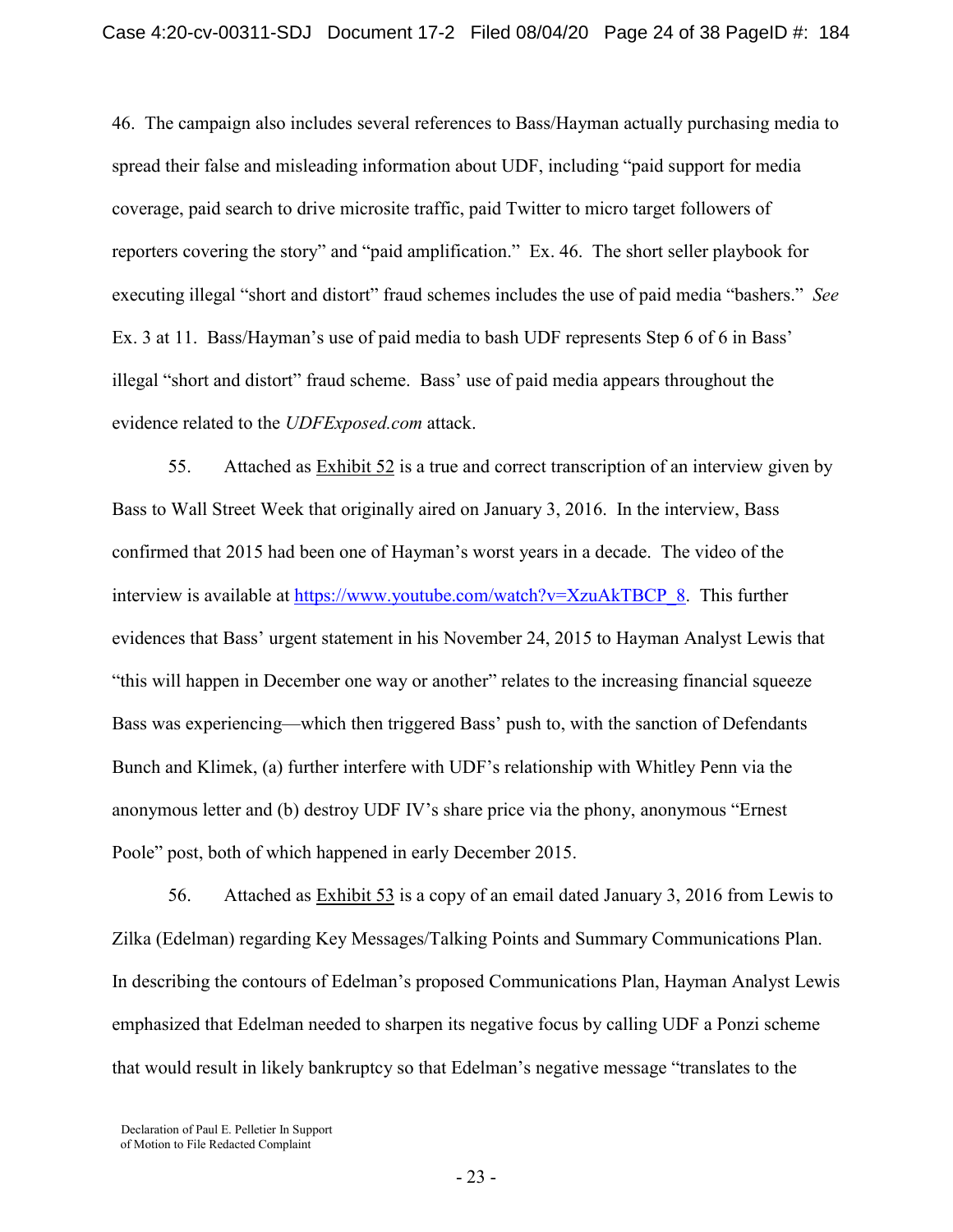pending impact to UDF's share price."This quote is another example where Bass/Hayman confirms it possessed criminal intent because Bass/Hayman admits that their goal was to negatively impact UDF's share price so Bass/Hayman could profit off their short position.

57. Attached as Exhibit 54 is an email dated January 22, 2016 between Bass, Hayman Analyst Lewis and various representatives of Edelman. Bass/Hayman and Edelman also mapped out a digital attack strategy using Google, Twitter and YahooFinance! As stated in counterfeitingstock.com's description of the Anatomy of a Short Attack, launching a negative media assault is a classic move by a short seller in an illegal "short and distort" scheme. *See* Ex. 3 at 10. Bass/Hayman and Edelman planned to launch this attack on a website called *UDFExposed.* The *UDFExposed.com* attack is another example of Step 4 of 6 that Bass used in his illegal "short and distort" fraud scheme.

58. Attached as Exhibit 55 is an email dated January 29, 2016 from Bass to Defendant Christine Edson, who had recently taken over as the lead case agent for the FBI following Defendant Klimek's reassignment to SOG. In his email, Bass informs Defendant Edson that Bass/Hayman was going live with the *UDFExposed* website in four days. Bass provided Defendant Edson with clandestine early access to the website so she could review the false and misleading content that Bass/Hayman intended to publish about UDF. Bass provided Defendant Edson a user ID and password so she could covertly review his website before the false postings went live. At this point in time, Defendant Edson was reporting directly to Defendant Bunch on the UDF investigation.

59. Attached as Exhibit 56 is a copy of the disclosure statement Bass/Hayman included on the *UDFExposed.com* website stating that Bass/Hayman was shorting UDF IV stock and would profit if UDF IV's stock price declined. Defendant Edson would have seen this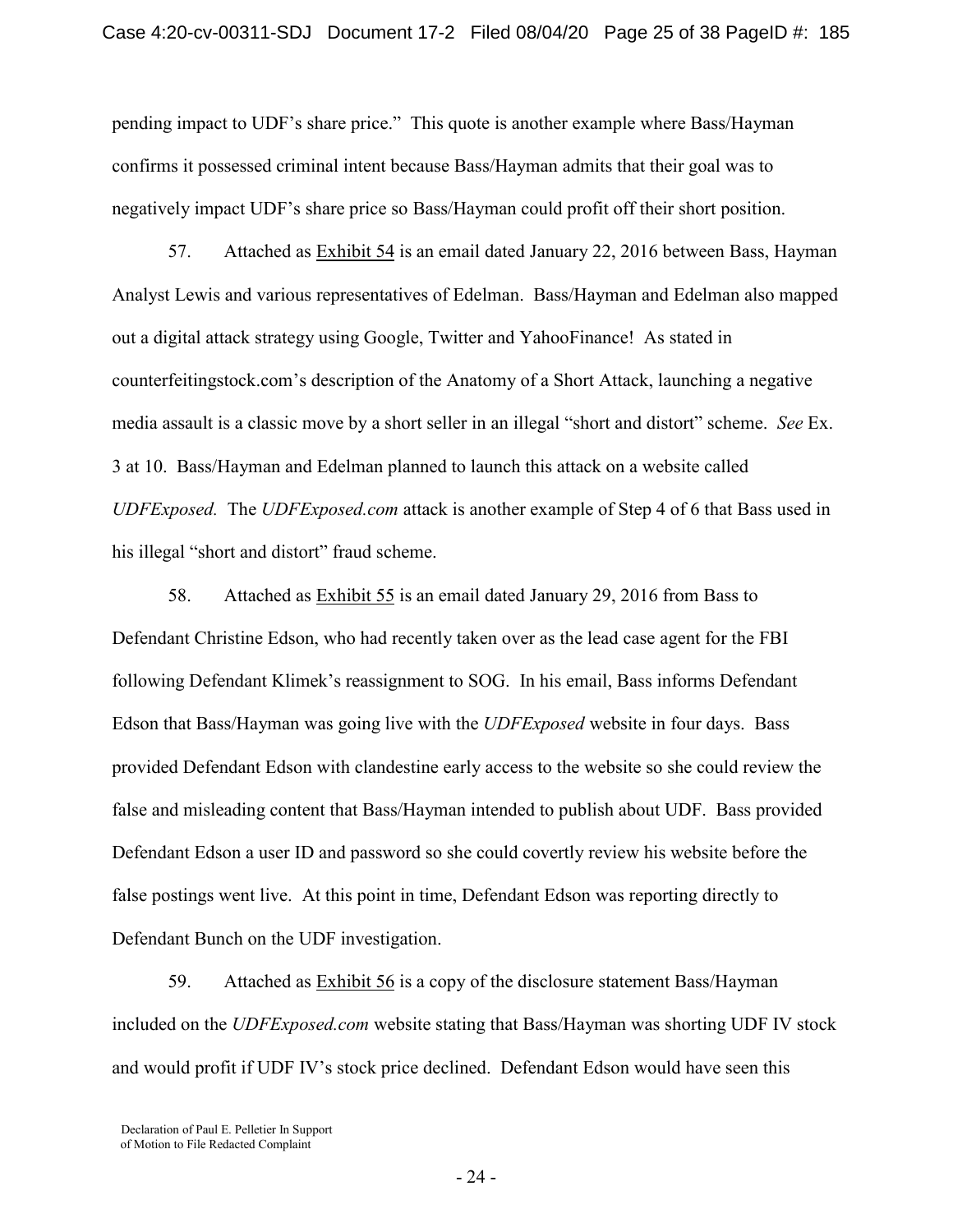disclosure when she secretly accessed the false and misleading website using the untraceable login and password that Bass provided to her.

60. Attached as Exhibit 57 is a copy of an email dated February 2, 2016 from Allie Holmes (Edelman) to Kirkpatrick and Lewis, copying Rob Campbell (Edelman), regarding "Revised ATB." The attachment is titled "Edelman Authorization to Buy Form" and concerns "paid amplification" with the purchase of "Google AdWords and Twitter amplification not to exceed \$8,000 per month."

61. On February 4, 2016, Bass/Hayman launched a wide-ranging and false public media attack against UDF on *UDFExposed.com* that was publicly disclosed in earnest on February 5, 2016. With the tacit approval of Defendant Edson, who had secretly previewed the website and its content, Bass/Hayman repeated many of the same false and misleading allegations they made in their anonymous "Ernest Poole" posts, including accusing UDF of operating like a Ponzi scheme. By the end of the trading day on February 5, 2016, UDF had lost another \$150,000,000 in innocent shareholder value.As noted in paragraph 10 above, the Texas Fifth District Court of Appeals held that UDF has established a prima facie case that Bass/Hayman published false and misleading statements about UDF to drive down UDF IV's share price so that Bass/Hayman could profit at UDF's expense.

62. Attached as Exhibit 58 is a copy of a "Letter from Kyle Bass" that was posted on the *UDFExposed.com* the day the website launched on February 4, 2016. The letter identifies that Bass/Hayman took a short position in UDF and falsely declares that "UDF exhibited characteristics consistent with a Ponzi scheme."

63. Attached as Exhibit 59 is a copy of an email string dated February 4, 2016 involving Bass and Hayman Analyst Lewis regarding the media attack related to the release of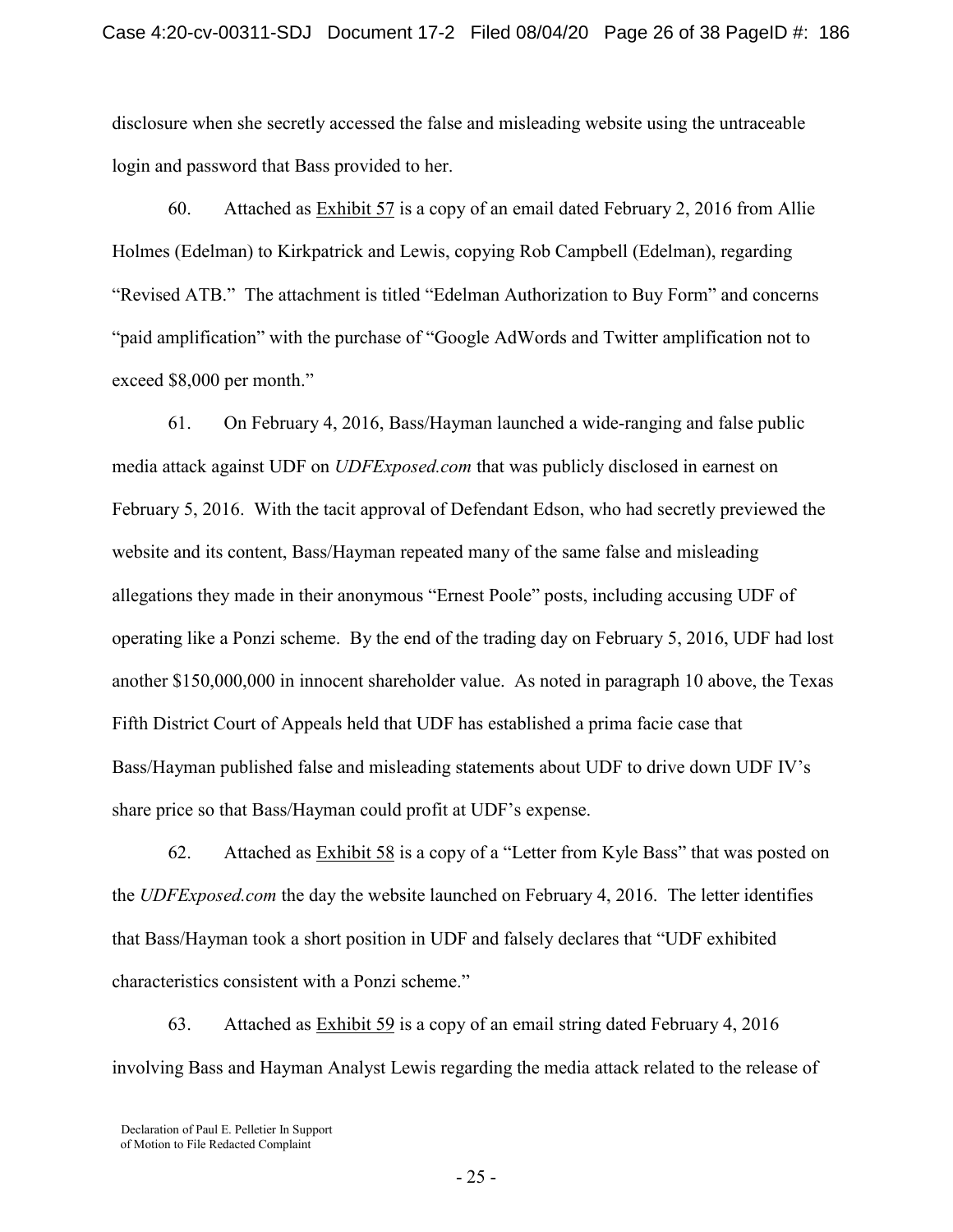the *UDFExposed.com* website. Included in this email string is Bass' instruction to Lewis to do a "massive push" where Lewis would "make sure each and every plaintiffs' attorney gets the [UDFExposed.com] website." Following Bass/Hayman's launch of the UDFExposed.com website, Plaintiffs were sued in over a dozen lawsuits related to Bass/Hayman's false and misleading allegations, including derivative lawsuits, class action lawsuits, and a civil RICO lawsuit. Encouraging investor lawsuits against the target company is another standard play for a short seller executing an illegal "short and distort" fraud scheme. *See* Ex. 3 at 11. Bass' recruitment of plaintiffs' lawyers to file lawsuits against UDF represents Step 5 of 6 in Bass' illegal "short and distort" fraud scheme.

64. Attached as Exhibit 60 is a copy of an email dated February 5, 2016 from Bass to Lewis, Kirkpatrick, and Juneau Lee where Bass cavalierly states "*Bombs away,*" as he reports to the others within Bass/Hayman that he has reached out to someone he knew at FINRA to persuade FINRA to open an investigation on UDF. This email constitutes proof of Bass' intent to damage UDF so he could profit on his short position. Encouraging regulatory investigations against the target company is, of course, a standard play for a short seller executing an illegal "short and distort" fraud scheme. *See* Ex. 3 at 10. This is yet another example of Step 1 of 6 in Bass' illegal "short and distort" fraud scheme.

65. Between April 2014 and January 2016, UDF produced approximately 800,000 pages of material in response to a voluntary request and subpoenas from the SEC Enforcement Division in Fort Worth. The SEC was conducting a parallel investigation of UDF following presentations that Bass/Hayman had provided to both the SEC and FBI/DOJ. As a result, the documents that UDF provided to the SEC were readily available to Defendant Bunch and also related to the same topics that he was investigating. In addition, during 2015, UDF's corporate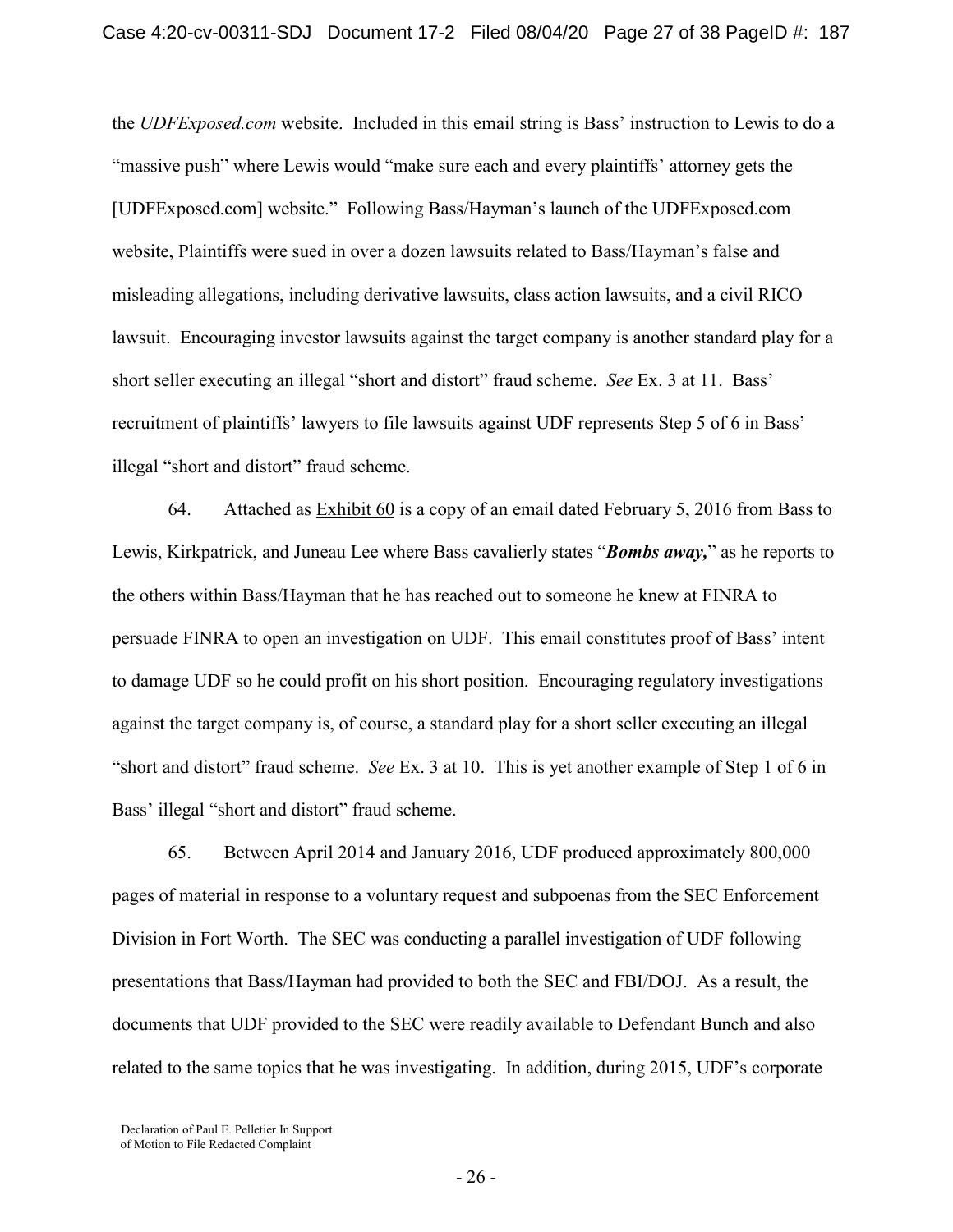counsel had multiple conversations with Defendant Bunch where they invited Defendant Bunch to come to UDF's corporate headquarters to obtain any additional non-privileged documents he might want from UDF.

66. In December 2015, UDF retained Thompson and Knight to conduct an independent internal investigation and forensic review of UDF's auditing procedures and financial statements. UDF informed the Government about this work when Thompson  $\&$  Knight was retained. Defendant Bunch could have reached out to Thompson &Knight to obtain documents related to his investigation, a common practice by federal prosecutors when investigating a company that has outside counsel conducting an internal review of the same issues. UDF had been aware of the DOJ investigation since the middle of 2015 so there was no reason to believe in February of 2016 that UDF was going to destroy documents at its Grapevine, Texas location.

67. Attached as Exhibits 61 and 62 are USAO letters and subpoenas to UDF's offices in Austin, Texas and Boulder, Colorado that Defendant Bunch dated February 11, 2016, the day before the Government approached the Court to obtain a search warrant for UDF's office in Grapevine, Texas. The Government did not execute search warrants at UDF's Austin, Texas or Boulder, Colorado locations. Given that Buffington Homes is located in Austin, UDF's Austin location contained many of the Buffington related documents that appear to have been singularly pertinent to the Government's investigation. The simultaneous use of these subpoenas to UDF at the same time as the execution of the search warrant at UDF's Grapevine location demonstrates that there was, in fact, no basis to execute a search warrant at UDF's office in Grapevine, Texas, unless the goal of executing the FBI raid was to generate negative publicity regarding UDF. Surely, if the Government had a genuine concern that UDF might be destroying documents, the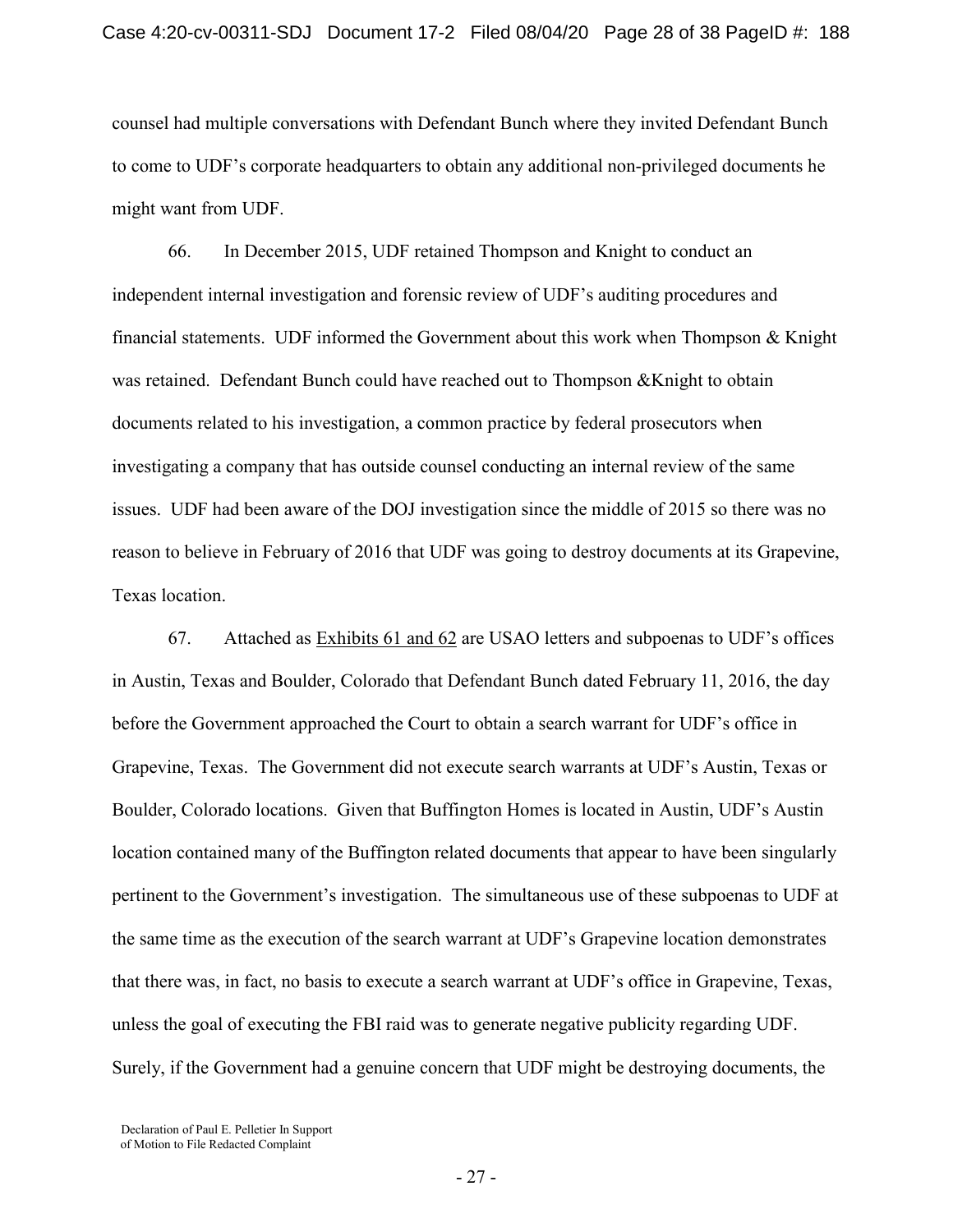Government would have executed search warrants at other UDF locations, particularly UDF's office in Austin, Texas.

68. On February 12, 2016, the Government presented a search warrant affidavit to a Magistrate Judge in Dallas seeking a warrant to search UDF's headquarters in Grapevine, Texas. I believe in good faith that Defendant Edson and Defendant Bunch misrepresented certain critical facts and withheld material information from the search warrant affidavit and that the affidavit was devoid of probable cause sufficient to support a broad search of UDF as alleged more specifically in paragraphs 167 to 168 of the Complaint.

69. Attached as Exhibit 63 is an email dated February 12, 2016 from Bass/Hayman's media consultant, Edelman, to Bass and Hayman Analyst Lewis. Bass and Lewis were meeting with Edelman to prepare for interviews with journalists at Bloomberg and other media outlets regarding UDF as part of the *UDFExposed.com* media assault that Edelman helped coordinate for Bass/Hayman. Edelman had to warn Bass/Hayman to **"avoid bringing up anything you've heard through the rumour (sic) mill on indictments or subpoenas"** during these interviews. (emphasis added). The existence and timing of subpoenas and potential indictments would be known only to the U.S. Attorney's Office and the FBI since that information related to a pending criminal grand jury investigation and Rule 6(e) of the Federal Rules of Criminal Procedure and federal statute prohibits disclosure of confidential law enforcement information and any matter occurring before the grand jury. But Bass/Hayman apparently knew material, nonpublic information about the status of the Government's criminal grand jury investigation or there would have been no need for Edelman to warn Bass/Hayman to avoid the topic of such "rumors" in their discussions with the media. Defendant Bunch indeed had drafted the subpoenas for UDF's offices in Austin, Texas and Boulder, Colorado, on February 11, 2016—the day before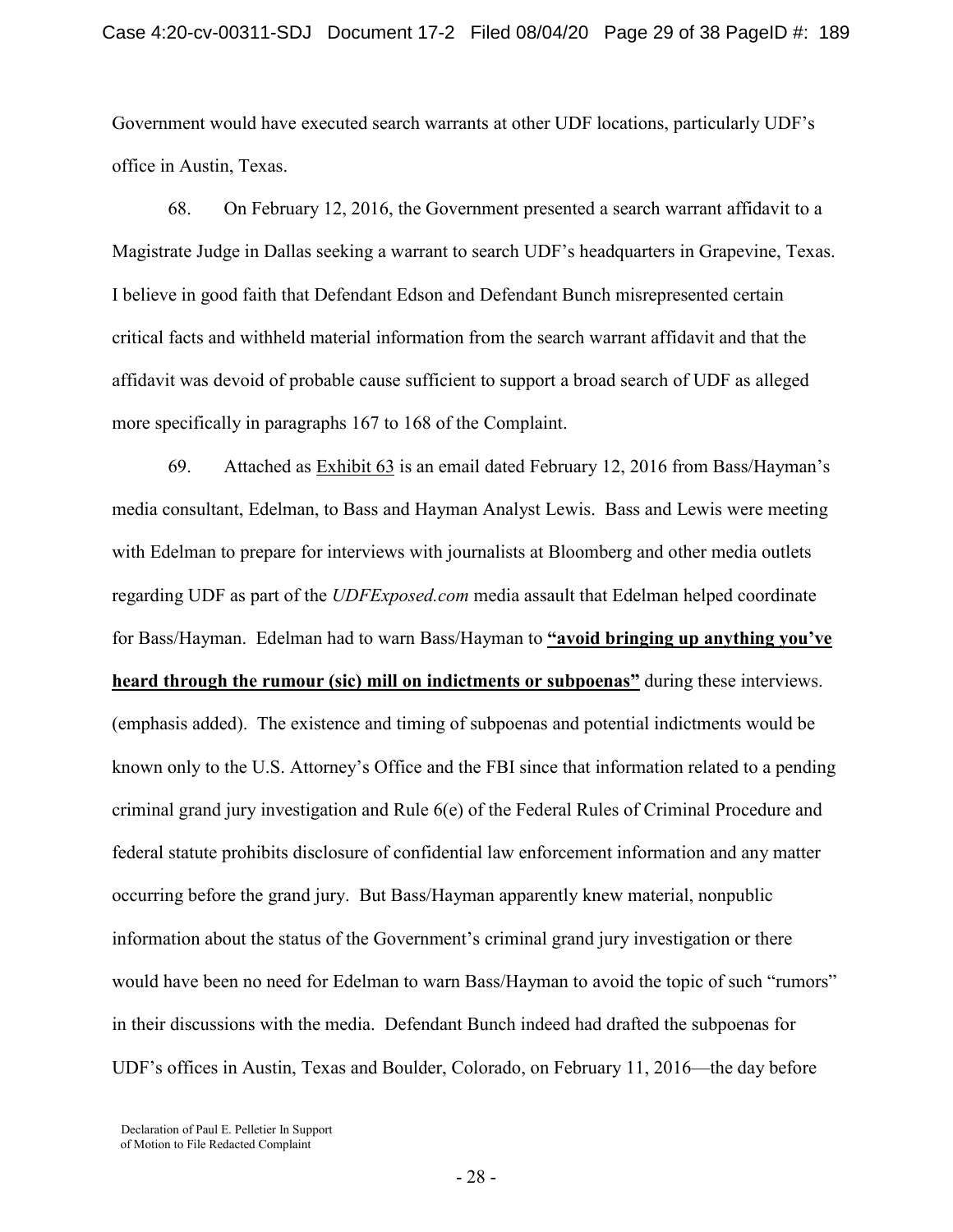Edelman felt compelled to warn Bass/Hayman to not say anything to a reporter about anything Bass/Hayman had heard about "subpoenas."

70. Attached as Exhibit 64 is a copy of a Dallas Morning News article also dated February 12, 2016. The article was written by Steve Brown, a reporter identified in Edelman's public relations strategy as friendly reporter who might publish an article that would advance Bass/Hayman's unlawful goals. *See* Ex. 54 at 5. The article summarized an interview of Bass regarding UDF and quoted Bass extensively. Bass predicted that "[e]ither we are going to be right or we are going to be wrong. The good news is that bright line is going to be drawn at a certain time in the future." Later that day, Defendant Bunch and Defendant Edson obtained a signed search warrant and the FBI raided UDF six days later—thereby confirming Bass' apparently well-informed prediction.

71. I believe, based upon the events set forth above, it is not a coincidence that after Bass/Hayman's website went public on February 4, 2016, Bass chose not to speak on the record to the media for attribution until February 12, 2016, when the subpoenas and search warrant had been secured.

72. On February 18, 2016, with Defendants Bunch and Edson aware that it would directly benefit Bass/Hayman's short position, the FBI sent over 100 armed agents in raid jackets into UDF's corporate headquarters to execute an unwarranted search of UDF's headquarters that was immediately broadcast on local television and covered by the national broadcast and print media. Immediately following the raid, UDF lost another \$129,000,000 in innocent shareholder value. *See* Ex. 76.

73. Based on my experience as a former federal prosecutor, a prosecutor would not wait almost a week to execute a search warrant if the prosecutor had any concerns that the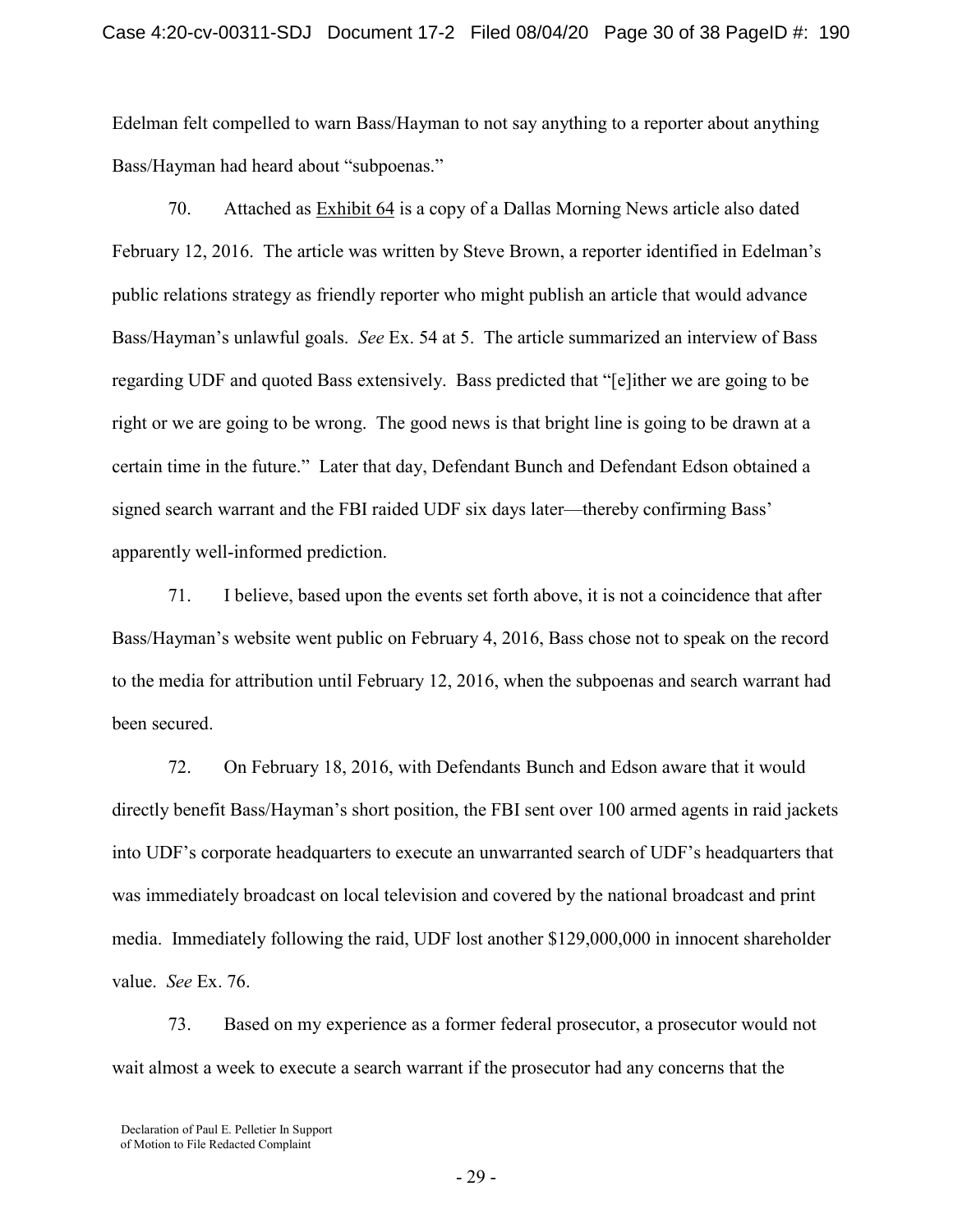subject of the search might be destroying evidence. Here, because there was no reasonable concern that UDF was destroying documents and the location search was expected to contain privileged documents, which UDF's offices clearly do, Justice Department policy requires Defendant Bunch to proceed by subpoena, not by search warrant, pursuant to Justice Manual 9- 13.420(A), which is attached as Exhibit 65. The Government served the subpoenas on UDF's Austin, Texas and Boulder, Colorado offices at about the same time the FBI raided UDF's headquarters in Grapevine, Texas on February 18, 2020. If Defendant Bunch would have followed DOJ procedures and proceeded by secret grand jury subpoena, there would have been no media coverage and UDF IV's innocent investors would not have lost an additional \$129,000,000 in shareholder value.

74. Attached as Exhibit 66 is a sample of the print media coverage of the FBI executing the raid on UDF on February 18, 2016. The article from Bloomberg ties to the Edelman email, Exhibit 54 above. In this Bloomberg article, it includes a quote from Bass from their interview on *February 12* and Bass' false allegation that UDF operates like a Ponzi scheme. Notably, after the FBI executed the raid on February 18, Bass followed Edelman's advice and refused to comment to Bloomberg about the service of subpoenas and the execution of the search warrant. The Bloomberg article also shows that UDF IV's stock price fell 55% on February 18 and was down 71% just from January 1 to February 18, 2016.

75. Attached as **Exhibit 67** is a copy of an article entitled "Nasdaq Updates Halt" Status in United Development Funding IV" which is available at

[https://www.nasdaq.com/about/press-center/nasdaq-updates-halt-status-united-development](https://www.nasdaq.com/about/press-center/nasdaq-updates-halt-status-united-development-funding-iv)[funding-iv.](https://www.nasdaq.com/about/press-center/nasdaq-updates-halt-status-united-development-funding-iv) The article is dated February 18, 2016 and states that trading in UDF IV stock was halted the same day at 13:33:52 EST.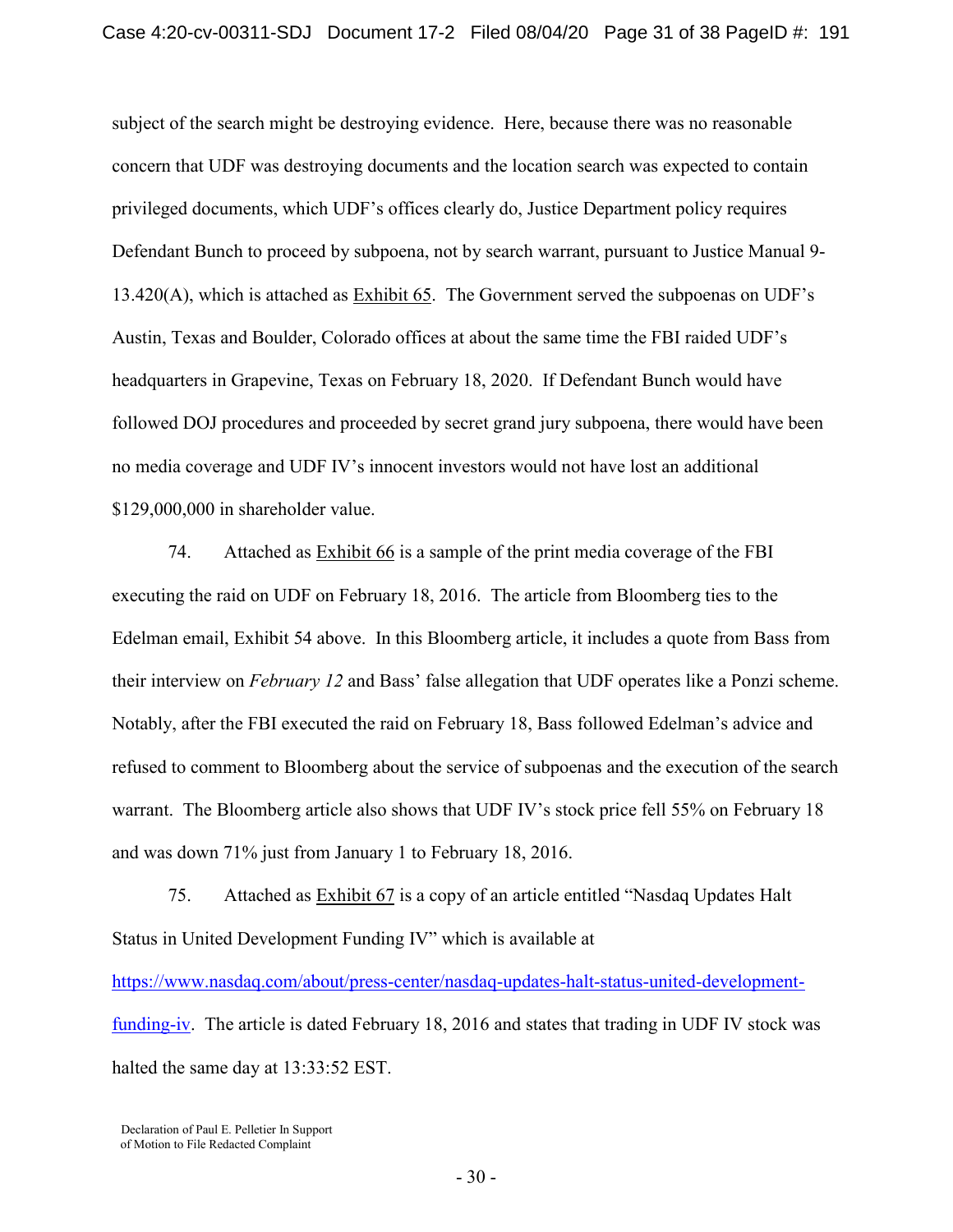76. Attached as **Exhibit 68** is a copy of an email dated February 19, 2016, from Bass to Lewis, Schottenheimer, Mueller, Kirkpatrick and Manzini (Edelman) with the subject line: "This is interesting." The email forwarded an email from Peter Hans of Harvest.com, which by virtue of its timing, noted that the search executed on UDF was the culmination of Bass/Hayman's illegal "short and distort" fraud scheme and congratulated Hayman on the "incredibly well executed strategy from research and execution to PR and Marketing." Hans was complimenting Bass for how well Bass had executed his illegal "short and distort" fraud scheme thereby confirming that the search warrant obtained by Defendants Bunch and Edson, as "third party influencers," was a critical part of Bass' strategy. This again demonstrates how Defendants actions in execution of the search warrant aided and abetted Bass/Hayman during the execution of this illegal "short and distort" fraud scheme.

77. Another expression of Bass/Hayman's criminal intent in executing its illegal "short and distort" fraud scheme against UDF is included in Exhibit 69, an email dated July 26, 2016 from Bass to Hayman Analyst Lewis and others at Bass/Hayman. In the email, Bass admits that his goal is to **"***kill off UDF***."** (emphasis added).

78. On October 17, 2016, due to the relentless attack on UDF by Defendants and Bass/Hayman, UDF could not meet its deadline for filing its financial statements. J. Kyle Bass understood that he was now free to cash out the remainder \$60 million short position in UDF as Nasdaq delisted UDF IV that same day. Exhibit 70.

79. Because trading in UDF IV stock would resume on the OTC stock exchange on or about October 19, 2016, Bass celebrated the culmination of his illegal short and distort fraud scheme by announcing in an internal email to his employees: **"***Damn it feels good to be a gangsta.***"** Exhibit 71. (emphasis added). Bass then liquidated his short position. Exhibit 72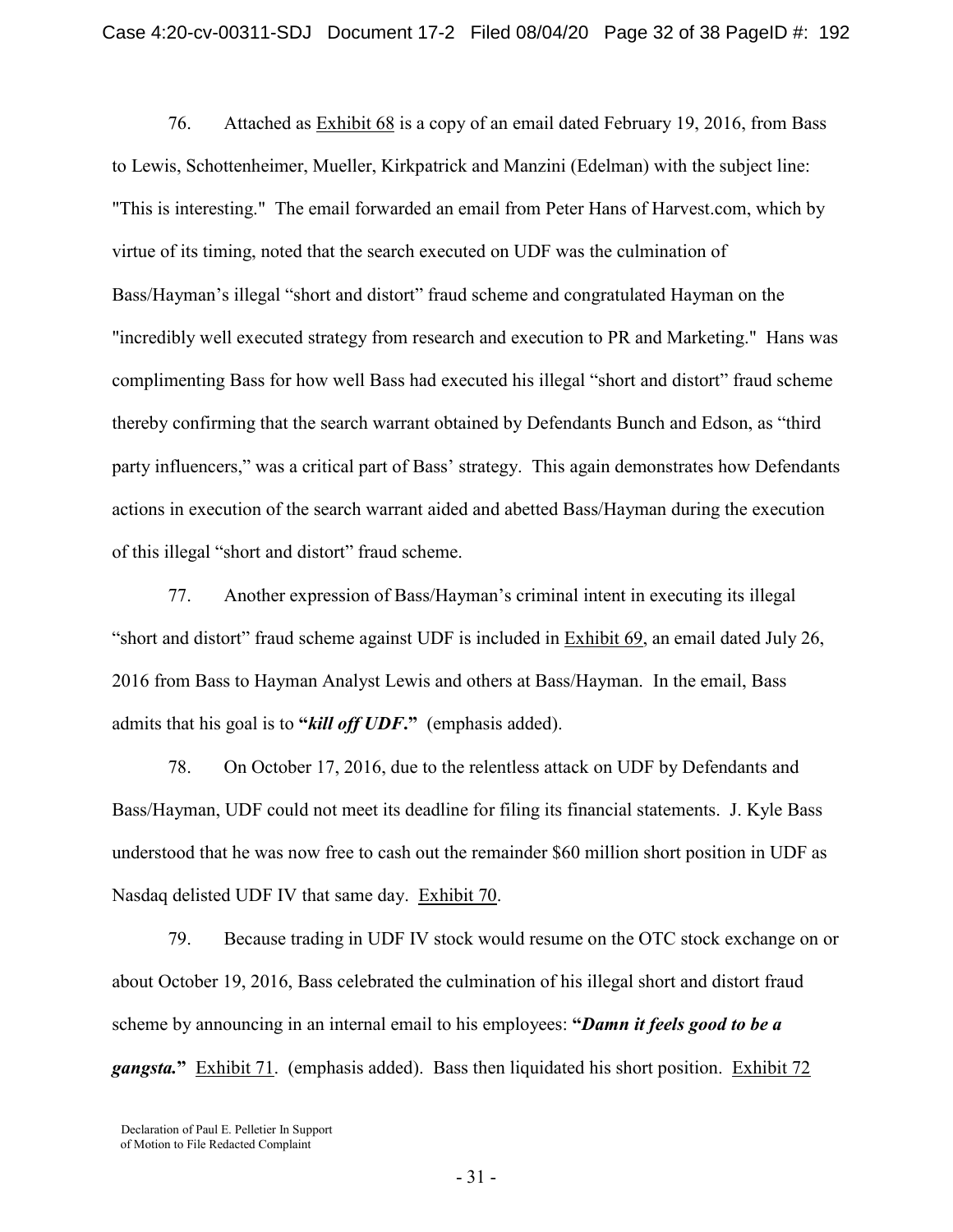and Ex. 48. UDF IV, which was trading at approximately \$17 in January 2015, traded for approximately \$1.75 on October 19, 2016. Exhibit 73.

80. Attached as Exhibit 74 is a copy of Bass's affidavit filed on January 26, 2018 with defendants' motion to dismiss in the Dallas County case entitled *United Development Funding, LP, et. al. v. J. Kyle Bass et. al.*, Cause No. CC-17-06253-B. In paragraph 24, Bass states in his sworn affidavit that Bass/Hayman did not publicize any of its "research" about UDF without first notifying the Government that it intended to do so, which would include Defendants Bunch and Klimek on the anonymous "Ernest Poole" posts in December 2015 and Defendant Edson on the *UDFExposed.com* attack that Bass/Hayman launched in early February 2016.

81. Attached as Exhibit 75 is a chart that demonstrates both the overall short position in UDF shares from December 30, 2014 to February 4, 2016 and Bass/Hayman's short position in UDF IV shares from December 30, 2014 to February 4, 2016. From the end of 2014 to November 15, 2015, the overall short position against UDF IV increased from 58,204 shares to 4,118,814 shares—an astounding 6,975% increase in shorted UDF shares. From the end of 2014 through December 2015, Bass/Hayman increased its short position from 0 to 3,437,250. Because Defendants, experienced white collar prosecutors and agents, knew that Bass/Hayman was shorting UDF stock, they must have understood that their actions related to the phony "Ernest Poole" posts, the false and misleading *UDFExposed.com* media assault on UDF, obtaining and executing the public search warrant in February 2016 and the interference with UDF's relationship with Whitley Penn would have facilitated Bass/Hayman's illegal "short and distort" fraud attack on UDF's innocent investors.

82. Attached as Exhibit 76 is a chart showing the amount of share value that innocent investors lost following the critical attacks launched during the execution of the "short and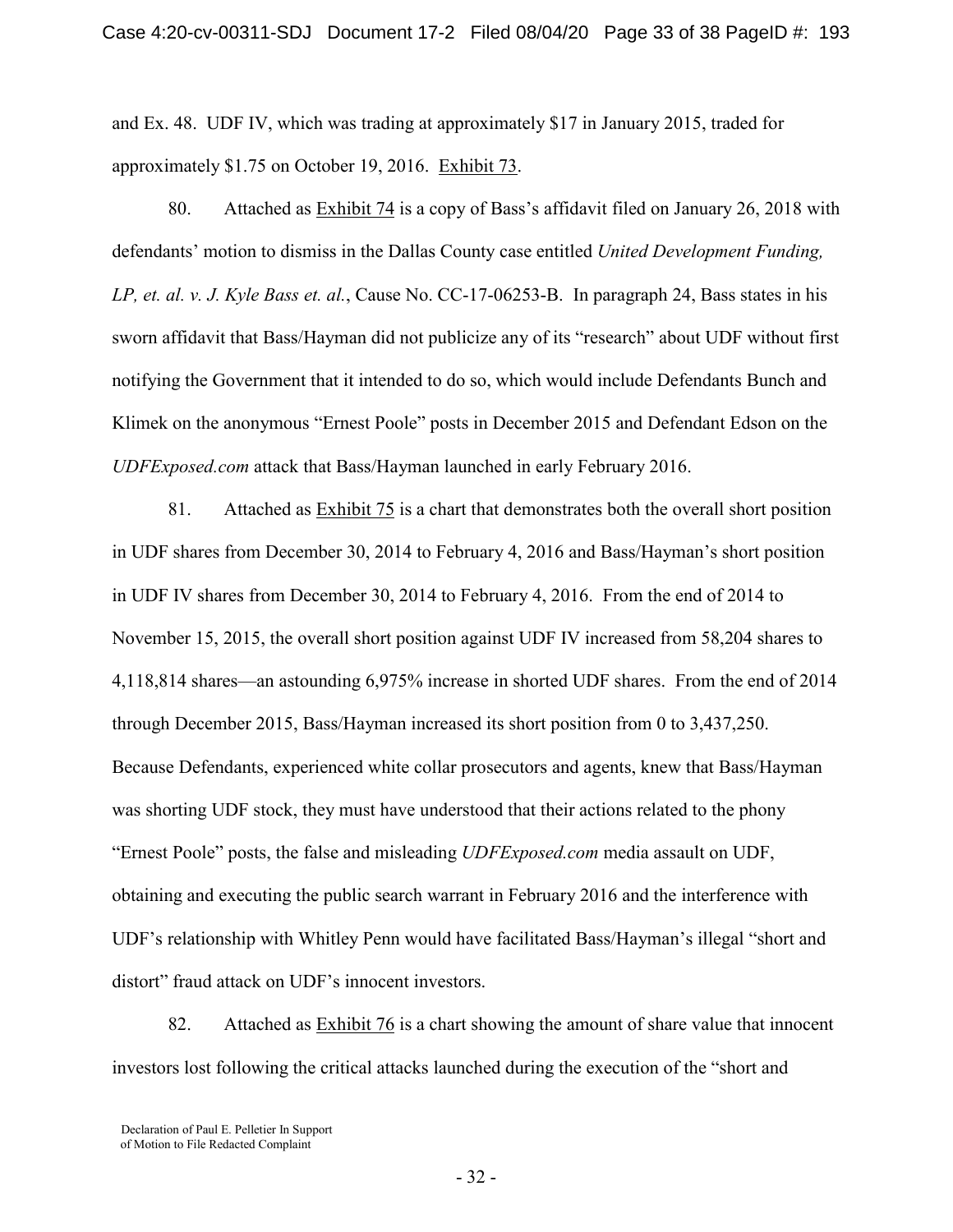distort" scheme. First, on December 10, 2015, immediately following Bass/Hayman's release of the bogus "Ernest Poole" post on the Harvest website, UDF IV lost over \$250,000,000 in shareholder value in one day. Second, on February 4, 2016, Bass/Hayman launched a wideranging public media attack against UDF on *UDFExposed.com* that was publicly disclosed in earnest on February 5, 2016. By the end of the following trading day, February 5, 2016, UDF had lost another \$150,000,000 in innocent shareholder value.Third, on February 18, 2016, the FBI sent over 100 armed agents in raid jackets into UDF's corporate headquarters to execute a search that was immediately broadcast on local television and covered by the national broadcast and print media. Immediately following the raid, UDF IV lost another \$129,000,000 in innocent shareholder value. The total loss caused by the illegal "short and distort" scheme—over \$532,000,000 in innocent shareholder value.

83. Attached as Exhibit 77 is a true and correct copy of a webpage titled "Take Action" from the website UDFExposed.com. The webpage was accessed on May 18, 2020 and is available at [http://udfexposed.com/act.](http://udfexposed.com/act) On this webpage, Bass/Hayman lists the names of all of the plaintiffs law firms who have sued UDF as a means to encourage even more litigation against UDF. Encouraging investor lawsuits against the target company is another standard play for a short seller executing an illegal "short and distort" fraud scheme. *See* Ex. 3 at 11. This is Step 5 of 6 in Bass' illegal "short and distort" fraud scheme.

84. Attached as  $Exhibit 78$  is a true and correct copy of an affidavit of UDF CEO Hollis Greenlaw dated May 8, 2018 that was filed in the Texas State Court case. Mr. Greenlaw's declaration explains the legitimacy of UDF's business model and provides significant fact-based details demonstrating the false and misleading nature of Bass/Hayman's allegations regarding UDF.

Declaration of Paul E. Pelletier In Support of Motion to File Redacted Complaint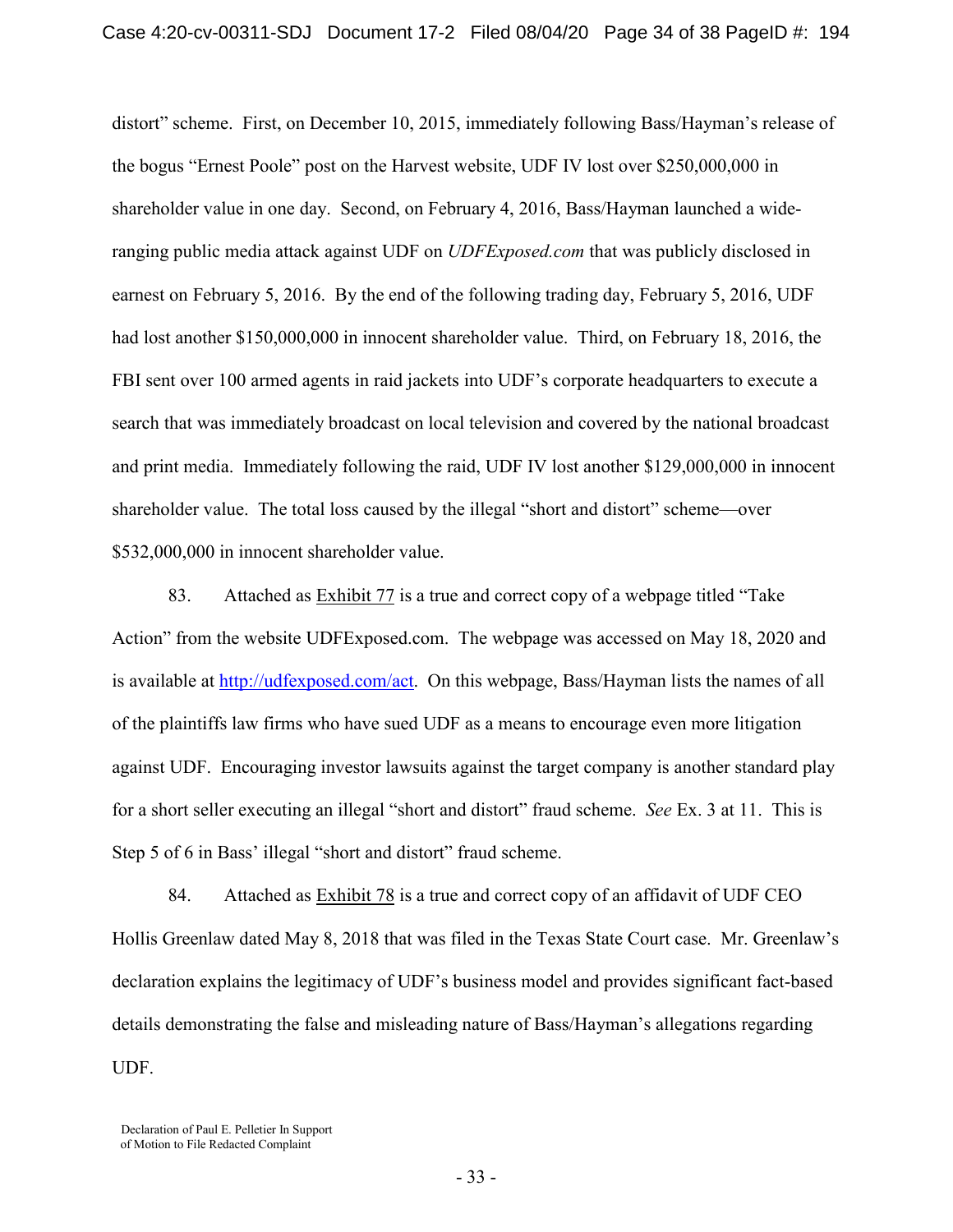85. Attached as Exhibit 79 is a true and correct copy of an excerpt of an affidavit of Alice Anne Brown dated May 8, 2018 that was filed in the Texas State Court case. Ms. Brown's declaration demonstrates how one of UDF's key banking relationships, with Legacy Texas Bank, was terminated due to Bass/Hayman's phony, anonymous "Ernest Poole" posts.

86. Attached as Exhibit 80 is a true and correct copy of an excerpt of an affidavit of Mehrdad Moayedi dated May 8, 2018 that was filed in the Texas State Court case. Mr. Moayedi's declaration also demonstrates the false and misleading nature of Bass/Hayman's allegations about real estate developer Centurion, one of UDF's key borrowers.

87. Attached as  $Exhibit 81$  is a true and correct copy of an excerpt of an affidavit of Joseph W. Straub dated May 8, 2018 that was filed in the Texas State Court case. Mr. Straub's declaration demonstrates the falsity of Bass/Hayman's allegations about the collectability of the Buffington Loan Portfolio.

88. On Thursday, June 18, 2020, I spoke with FBI Counsel Elissa Okoniewski regarding unsealing the Complaint and search warrant affidavit in this matter. Neal Stephens of Jones Day joined me on the call. Ms. Okoniewski, who represented Defendant Edson and Klimek at the time, asked us to refrain from filing the motion until Defendants had an opportunity to obtain counsel through DOJ who could meet and confer with us regarding our request. As a result, Plaintiffs waited until Defendants obtained counsel in order to try to resolve the issue of unsealing the Complaint.

89. On July 15, 2020, Andrea Friedman, a Trial Attorney with the Civil Division of the Department of Justice in Washington, D.C. contacted Plaintiffs' counsel to inform us that she would be representing Defendants Edson, Klimek and Bunch. She also indicated that AUSA James Gillingham would be representing the United States.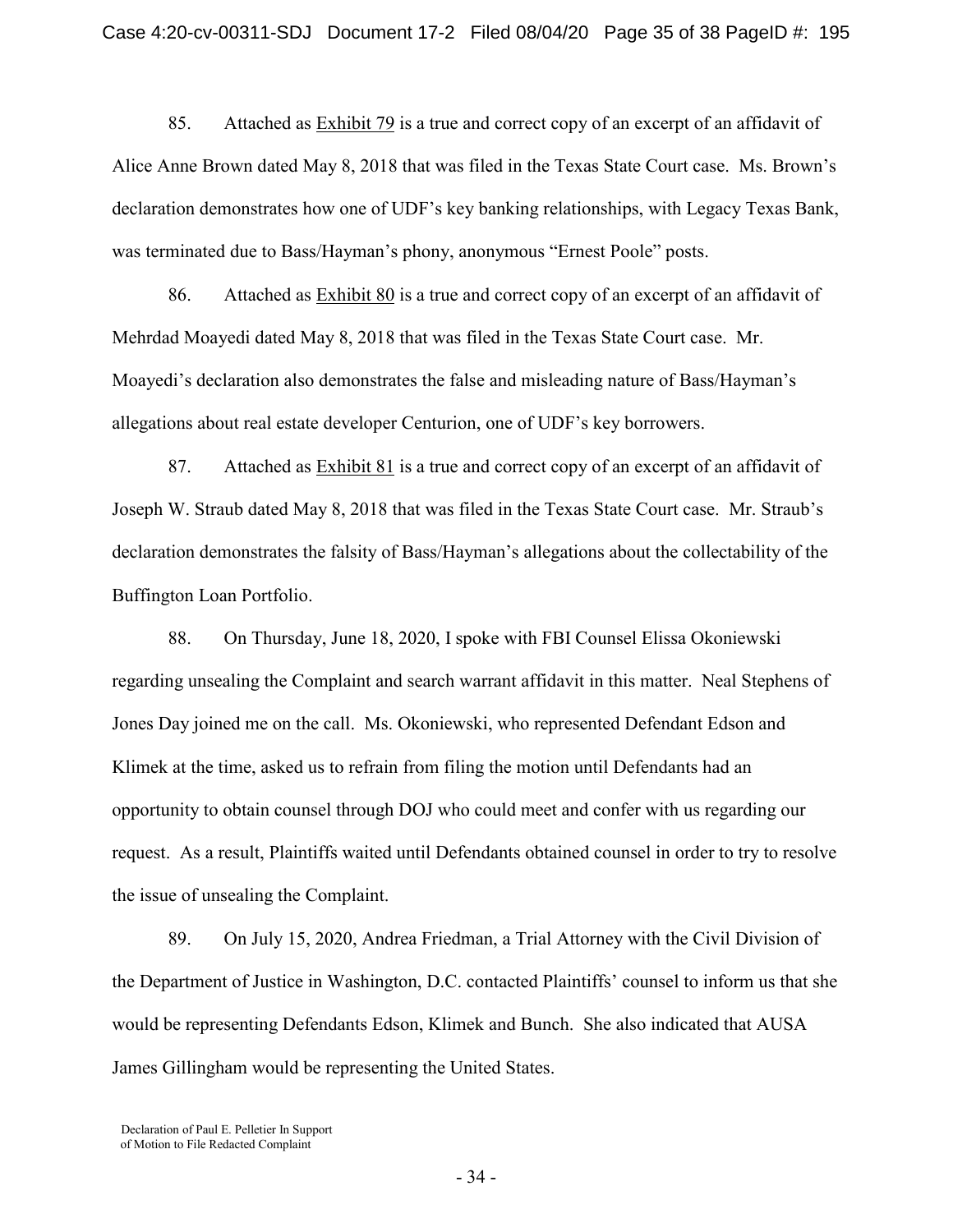90. On July 22, 2020, the parties conducted a telephonic meet and confer regarding Plaintiffs' proposed motion to unseal the Complaint and search warrant affidavit. Mr. Stephens of Jones Day and Elizabeth Fitch of Hallett Perrin joined me on the call. Ms. Friedman was joined by AUSA Gillingham and AUSA Adrian Garcia of the United States Attorney's Office of the Eastern District of Texas. As to the Complaint, AUSA Gillingham wanted some additional time to review the allegations of the Complaint. Plaintiffs' counsel agreed that he could have additional time and he agreed to reach back out to Mr. Stephens the following day with his position on our request. Defense counsel also opposed Plaintiffs' request to unseal the search warrant affidavit.

91. On July 23, 2020, Mr. Stephens and I returned a voicemail message that AUSA Gillingham had left for Mr. Stephens. AUSA Gillingham indicated that he had spoken with his client and confirmed its opposition to unsealing the Complaint at this time because the criminal investigation was still pending. Aside from his opposition to revealing the contents of a sealed search warrant affidavit (which we do not seek here) AUSA Gillingham also opposed our motion due to a concern that Plaintiffs' Complaint would "taint the jury pool" and that the Complaint "mischaracterized" certain unidentified facts. AUSA Gillingham did not identify any case law supporting this position. AUSA Gillingham did confirm that Defendants opposed any motion to unseal the Complaint at this time. Counsel agreed that Plaintiffs would note Defendants' opposition to our motion.

92. Plaintiffs are only seeking limited relief at this point—simply filing a redacted form of the Complaint that does not include any references to the contents of the search warrant affidavit. We will continue to meet and confer with opposing counsel on the broader

Declaration of Paul E. Pelletier In Support of Motion to File Redacted Complaint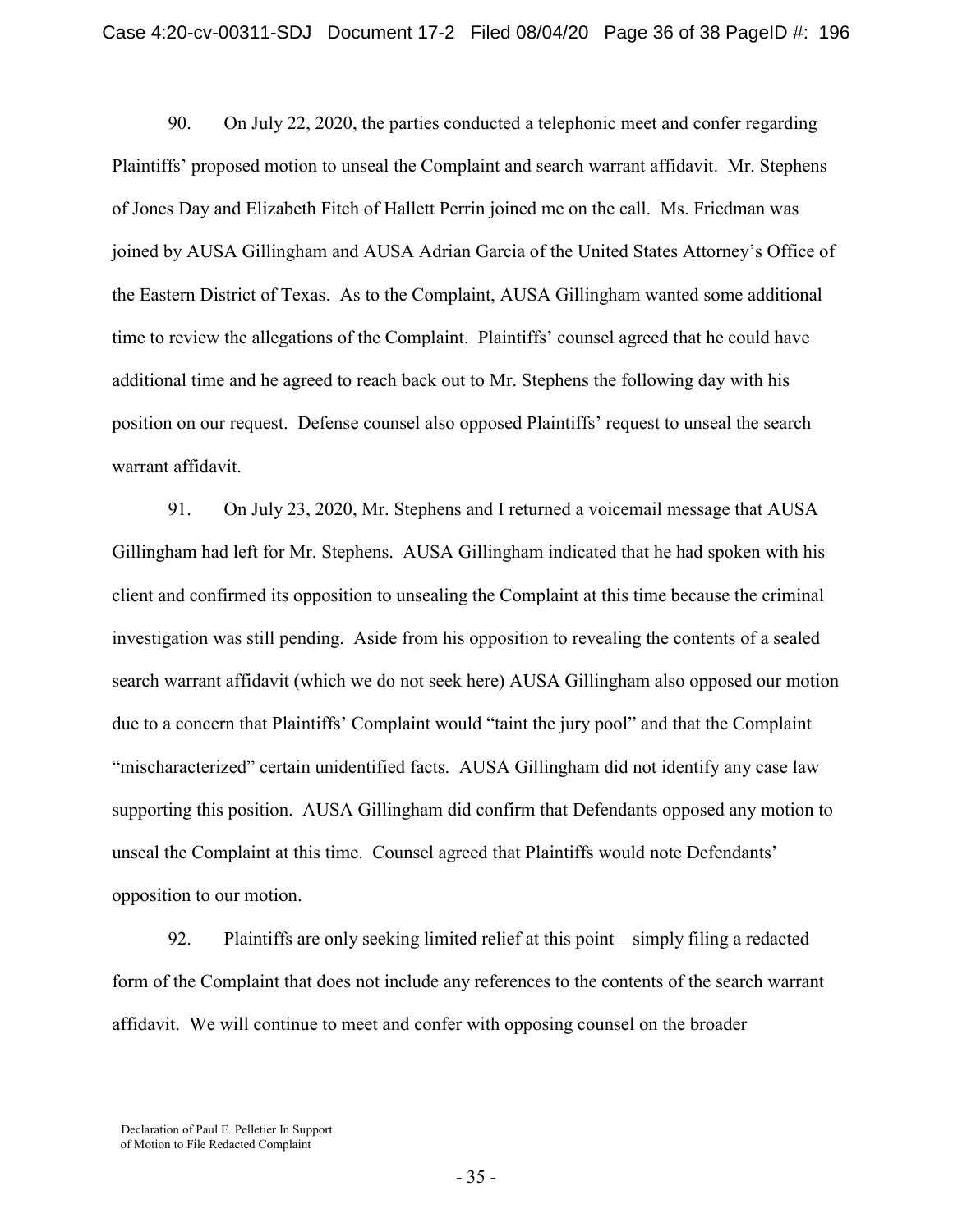issue of obtaining a copy of the search warrant affidavit and will return to the Court with a subsequent motion if we cannot resolve that issue.

I declare under penalty of perjury that the foregoing is true and correct. Executed this  $30\%$ day of July 2020, in Edgartown, Massachusetts.

9 \ Paul E. Pelletier